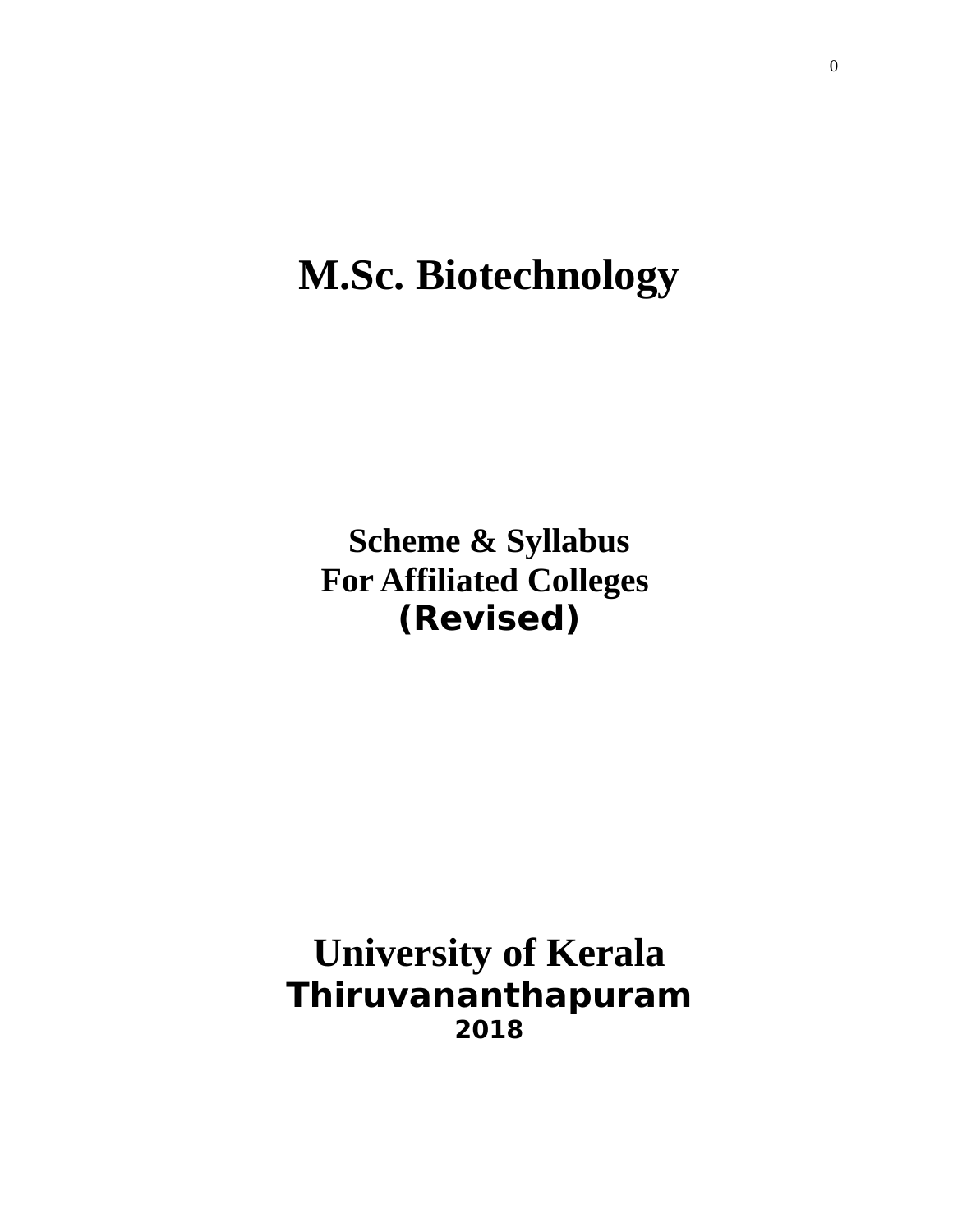### **SUMMARY OF THE SYLLABUS AND SCHEME**

### **Semester I**

| <b>Title of the Course</b><br><b>Course Code</b> |                                  | <b>Teaching Hours/week</b> |  |  |              |  |
|--------------------------------------------------|----------------------------------|----------------------------|--|--|--------------|--|
|                                                  |                                  | T.                         |  |  | <b>Total</b> |  |
| <b>BT</b> 101                                    | <b>Cell Biology and Genetics</b> |                            |  |  |              |  |
| <b>BT 102</b>                                    | Biochemistry                     |                            |  |  |              |  |
| <b>BT 103</b>                                    | <b>Biophysics and</b>            |                            |  |  |              |  |
|                                                  | <b>Biostatistics</b>             |                            |  |  |              |  |
| <b>BT</b> 104                                    | <b>Biochemistry Lab</b>          |                            |  |  |              |  |
| <b>BT 105</b>                                    | Cell Biology /Genetics and       |                            |  |  |              |  |
|                                                  | <b>Biostatistics lab</b>         |                            |  |  |              |  |
|                                                  | <b>Total Hours/week</b>          | 12                         |  |  |              |  |

### **Semester II**

| <b>Course Code</b>                     | <b>Title of the Course</b> |    | <b>Teaching Hours/week</b> |              |  |
|----------------------------------------|----------------------------|----|----------------------------|--------------|--|
|                                        |                            |    |                            | <b>Total</b> |  |
| <b>BT 201</b>                          | <b>Basic Microbiology</b>  |    |                            |              |  |
| <b>BT 202</b>                          | <b>Molecular Biology</b>   |    |                            |              |  |
| <b>BT 203</b>                          | Mathematics, Computer      |    |                            |              |  |
|                                        | Science & Bioinformatics   |    |                            |              |  |
| <b>BT 204</b>                          | Microbiology Lab           |    |                            |              |  |
| <b>BT 205</b><br>Molecular Biology Lab |                            |    |                            |              |  |
|                                        | <b>Total Hours/week</b>    | 12 |                            | つら           |  |

### Semester III

| <b>Course Code</b> | <b>Title of the Course</b> | <b>Teaching Hours/week</b> |  |  |              |  |
|--------------------|----------------------------|----------------------------|--|--|--------------|--|
|                    |                            |                            |  |  | <b>Total</b> |  |
| <b>BT 301</b>      | <b>Plant Biotechnology</b> |                            |  |  |              |  |
| <b>BT 302</b>      | Animal Biotechnology       |                            |  |  |              |  |
| <b>BT 303</b>      | Genetic engineering        |                            |  |  |              |  |
| <b>BT 304</b>      | Plant BT/ Animal BT Lab    |                            |  |  |              |  |
| <b>BT 305</b>      | Genetic Engineering Lab    |                            |  |  |              |  |
|                    | <b>Total Hours/week</b>    | 17                         |  |  |              |  |

### **Semester IV**

| <b>Course Code</b>                   | <b>Title of the Course</b>   | <b>Teaching Hours/week</b> |  |    |              |
|--------------------------------------|------------------------------|----------------------------|--|----|--------------|
|                                      |                              |                            |  | р  | <b>Total</b> |
| <b>BT</b> 401                        | Immunology                   |                            |  |    |              |
| <b>BT 402</b>                        | Environmental                |                            |  |    |              |
|                                      | Biotechnology                |                            |  |    |              |
| <b>BT 403</b>                        | Food and dairy               |                            |  |    |              |
|                                      | Biotechnology/Basics of      |                            |  |    |              |
|                                      | <b>Bioprocess Technology</b> |                            |  |    |              |
| <b>BT 404</b>                        | Project                      |                            |  | 10 |              |
| <b>BT 405</b><br>General Viva - voce |                              |                            |  |    |              |
|                                      | <b>Total Hours /week</b>     | 12                         |  |    | 25           |

L –Lecture, T- Tutorial, P-Practical Total Number of Hours /week-25 hrs.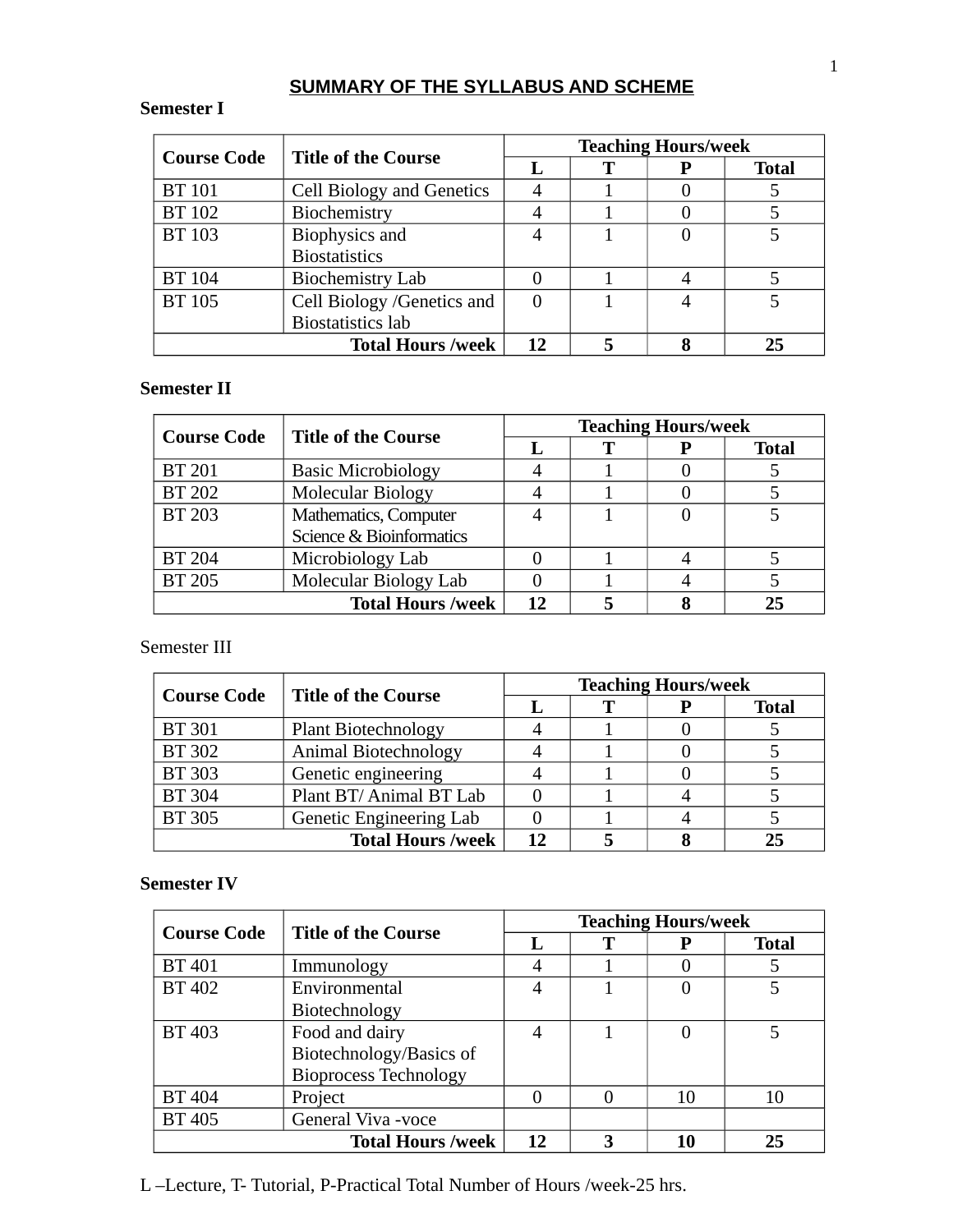### **II. MARK DISTRIBUTION**

| <b>Semeste</b><br>r            | <b>Papers</b> | <b>CA</b>                | <b>ESA</b>     | <b>Total</b><br><b>Marks</b> |
|--------------------------------|---------------|--------------------------|----------------|------------------------------|
|                                | BT-101-105    | $25 \times 5$            | $75 \times 5$  | 500                          |
| п                              | BT-201-205    | $25 \times 5$            | $75 \times 5$  | 500                          |
| $\mathbf{H}$                   | BT-301-305    | $25 \times 5$            | $75 \times 5$  | 500                          |
| IV                             | BT-401-403    | $\overline{2}5 \times 3$ | $75 \times 3$  | 300                          |
|                                | <b>BT-404</b> | $50 \times 1$            | $100 \times 1$ | 150                          |
|                                | <b>BT-405</b> |                          | 50             | 50                           |
| Grand Total (From S-1 to S-IV) | 2000          |                          |                |                              |

### **1. PAPER/SEMESTER**

CA- Continuous Assessment ESA- End Semester Assessment

### **Total Marks for a semester 500 Total Maximum marks at the end of IV semester 500 x 4=2000**

### **2. DISTRIBUTION OF MARKS FOR PROJECT EVALUATION**

| A. CA                          |       |  |  |  |
|--------------------------------|-------|--|--|--|
|                                | Marks |  |  |  |
| Attendance                     | 10    |  |  |  |
| Work progress                  | 20    |  |  |  |
| Discussion                     | 20    |  |  |  |
| <b>Total</b>                   | 50    |  |  |  |
| B. ESA                         |       |  |  |  |
| <b>Project Content</b>         | 50    |  |  |  |
| Project presentation OR        | 50    |  |  |  |
| Viva Voce on Project           |       |  |  |  |
| <b>Total Marks for Project</b> | 150   |  |  |  |
| $(CA + ESA)$                   |       |  |  |  |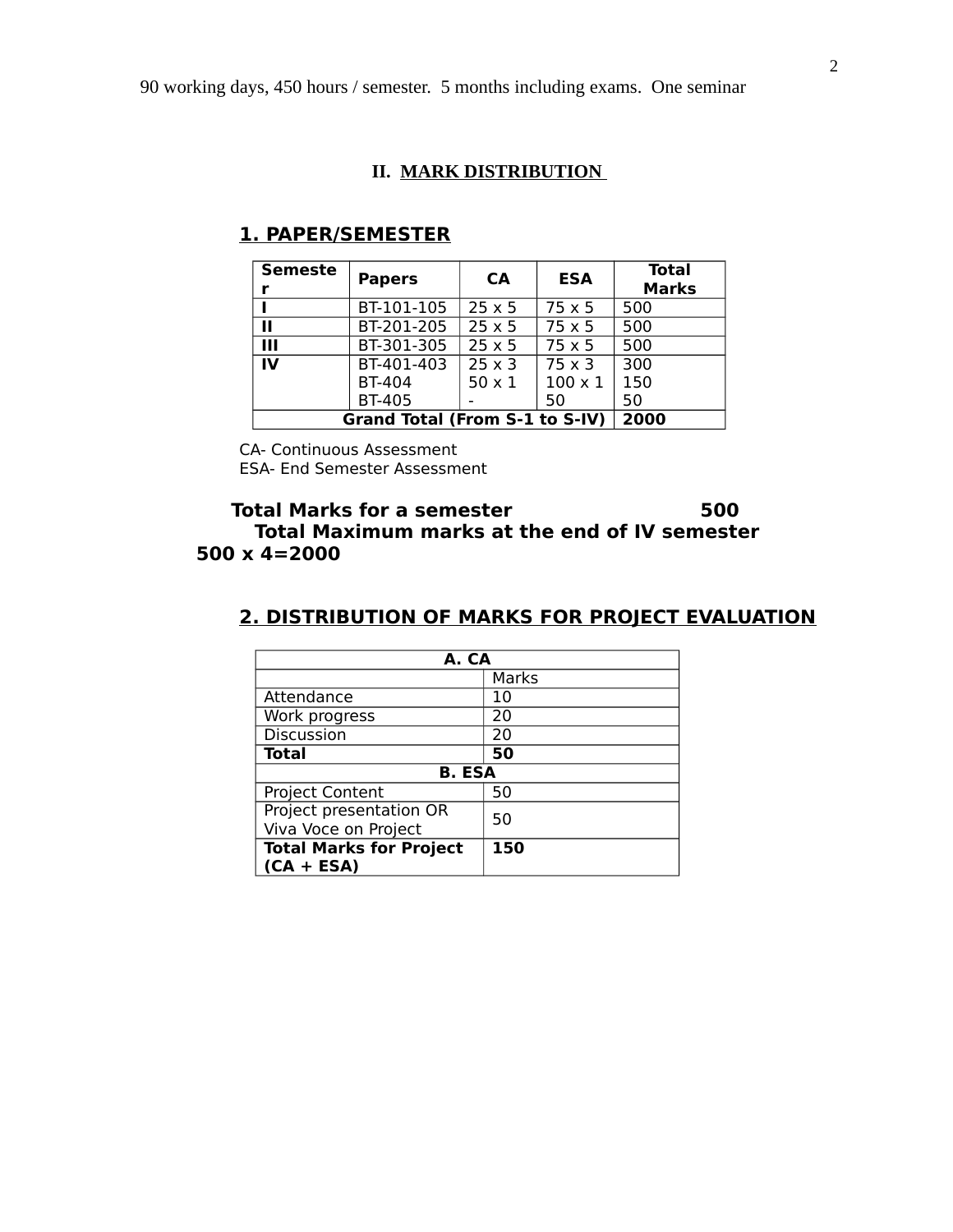### **III. SCHEME OF EXAMINATION PATTERN OF THE COURSE**

| <b>Total Number of Hours /Week</b>                                 | 25                      |  |
|--------------------------------------------------------------------|-------------------------|--|
| One hour (period) for each subject and keep one hour for tutorial, |                         |  |
| seminar, discussions etc.                                          |                         |  |
| <b>Number of theory</b>                                            | $3(5 \text{ hrs each})$ |  |
| papers/semester and duration                                       |                         |  |
| <b>Number of Lab /Practicals</b>                                   | $2(5 \text{ hrs each})$ |  |
| <b>Project</b>                                                     | 10 hours                |  |

### **EXAMINATION AND EVALUATION**

| <b>Examinati</b><br>on | <b>CA</b> | <b>ESA</b> |                                            | <b>Total</b> | <b>Components of CA</b> |    |
|------------------------|-----------|------------|--------------------------------------------|--------------|-------------------------|----|
|                        |           |            |                                            |              | Attendanc               | 5  |
|                        |           |            |                                            |              | e                       |    |
| Theory                 | 25        | 75         |                                            | 100          | Seminar                 | 5  |
|                        |           |            |                                            |              | 5<br>Assignme           |    |
|                        |           |            |                                            |              | nts                     |    |
|                        |           |            |                                            |              | Test                    | 10 |
|                        |           |            |                                            |              | Attendanc               | 5  |
|                        |           |            |                                            |              | e                       |    |
| Lab/                   | 25        | 75         |                                            | 100          | Record                  | 5  |
| Practical              |           |            |                                            |              | Test                    | 10 |
|                        |           |            |                                            |              | Viva                    | 5  |
| No. of seminars        |           |            | One seminar/paper/student/semester         |              |                         |    |
| No. of assignments     |           |            | One assignment/paper/student/semester      |              |                         |    |
| Tutorial hour          |           |            | May be utilized for seminar and discussion |              |                         |    |

### **PROJECT**

Project work shall be assigned individually and must be carried out under the guidance of a faculty from the same college with or with out an external guide OR in an external institution under the combined guidance of internal and external guides. The student has to submit the dissertation before the examiner for evaluation and may give a presentation on the project work, if asked for.

### **PROJECT EVALUATION**

The evaluation of the project (Both CA and ESA) (through oral presentation or Viva-voce as decided by the Chairman, Board of examinations).

|                             | <b>Marks</b> |
|-----------------------------|--------------|
| <b>Project Content</b>      | 50           |
| <b>Project presentation</b> | 50           |
| 0R                          |              |
| <b>Viva Voce on Project</b> |              |
| C A                         | 50           |
|                             |              |
| <b>Maximum</b><br>marks     | 150          |
| (including CA)              |              |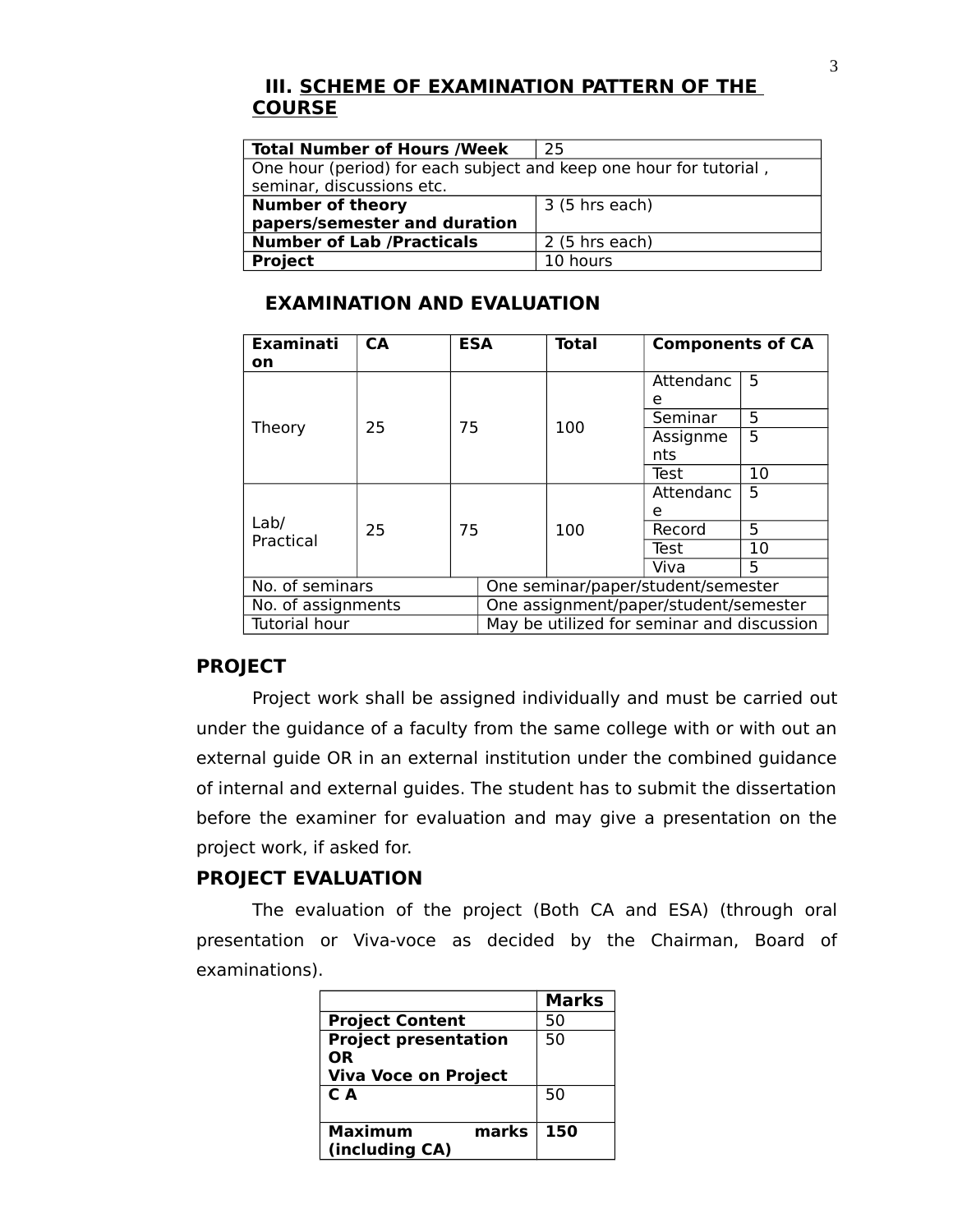# **4. DETAILED SYLLABUS SEMESTER I BT 101 Cell Biology and Genetics**

#### **Aim**

 To give a detailed and comprehensive knowledge on the various aspects of cell biology and genetics including cell structure and its functions, Mendelian genetics, and population genetics in detail.

### **Course Objectives**

- The course gives the life activities at cellular and molecular level and basic functions of the various cellular compartments and organelles.
- It also gives the structural- functional and biochemical details of all cellular activities.
- This explains the basic principles of Mendelian, population genetics and heredity and gives an overview on the classical genetics- Linkage & Crossing over.

#### **Course Outcome**

On completion of the course, students shall be able to,

- Identify and present relevant information from research publications dealing with issues of cell biology and genetics.
- They will be able to assess and relate the information to the context of cell biology.
- Plan and carry out simple experiments on the basis of cell.
- The course enables students to analyse hereditary data and apply fundamental coupling analyses and genetic calculations.

#### **Course Content**

### **Cell Biology**

#### **Module 1**

- 1. An overview of Cells and Cell Research- Microscopy Light Microscopy, Electron Microscopy, Applications of electron microscopy in Cell biology. Confocal Microscopy, Fluorescence Microscopy and FRET. Cells - structure and size and shape, Prokaryotic and eukaryotic cells.
- 2. Cell membrane structure and function, transport of nutrients and ions across the membranes, Mechanism of vesicle transport and vesicle fusion. Functional diversity of cellular membranes. Plasmodesmata, Tight junctions, Gap junctions – Structure and role in movement of molecules.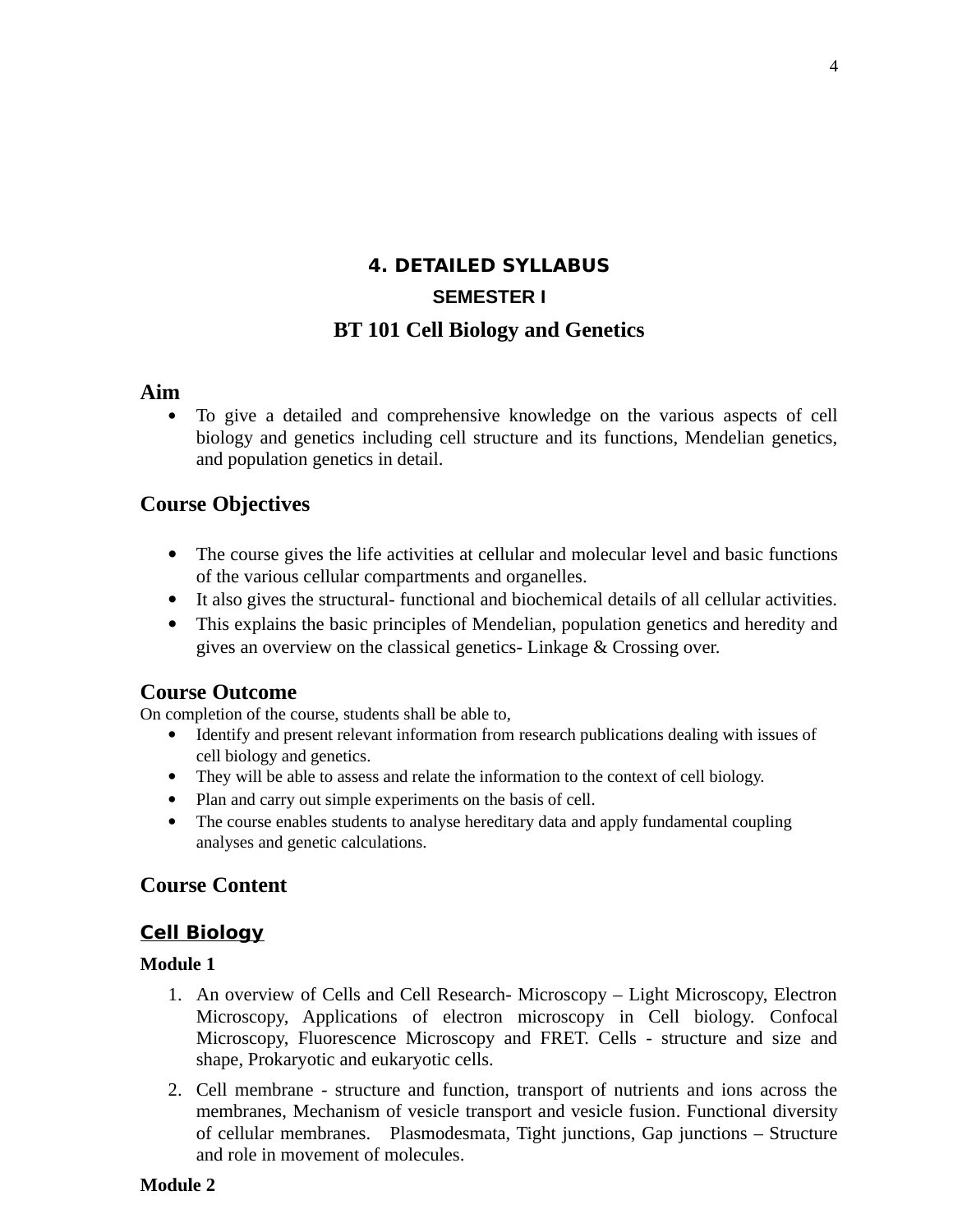- 3. Tissues- major types of plant tissues- simple tissue, complex tissues and tissue systems. Animal tissues- major types of tissues. Organs and organ systems
- 4. Cell organelles -structure and function. Plant and animal cells similarities and differences.

#### **Module 3**

- 5. Cell cycle- Mitosis and meiosis, chromosomes- structure and organization, nucleosomes organization karyotypes and ideograms. Cytological, genetical and evolutionary significance of Mitosis and Meiosis. Molecular events and regulation of cell cycle in eukaryotes. Check points, Cyclins and protein kinases, MPF (maturation promoting factor).
- 6. Cell -cell communication, cellular response to the environment, and mechanism of signal transduction.
- 7. Cancer Biology cellular and genetic basis of cancer, apoptosis, carcinogens, environmental and diet factors in cancer.

### **Genetics**

#### **Module 4**

8. Mendelian Genetics- Mendelian inheritance, Non-Mendelian inheritance

#### **Module 5**

- 9. Chromosome theory of inheritance- Linkage and crossing over. Recombination frequency. Extra-chromosomal inheritance
- 10. Chromosome aberrations- associated genetic diseases.

#### **Module 6**

11. Population genetics- genetic variation, polymorphism, gene pool, gene frequency, distribution pattern. Hardy-Weinberg equilibrium. Disequilibrium, factors affecting gene equilibrium

#### **References**

| 1. | <b>Genetics</b> | <b>AVSS Sambamoorthy</b>     | Narosa, New Delhi            |
|----|-----------------|------------------------------|------------------------------|
| 2. | Principles of   | DP Snustad, MJ Simmons JB    | John Wiley                   |
|    | genetics        | Jenkins                      |                              |
| 3. | <b>Genetics</b> | PK Gupta                     | Rastogi, Meerut              |
| 4. | Cell &          | PK Gupta                     | Rastogi, Meerut              |
|    | Molecular       |                              |                              |
|    | <b>Biology</b>  |                              |                              |
| 5. | <b>Genetics</b> | PJ Russell                   | Benjamin Cummings            |
| 6. | The science     | AG Atherly, JR Girton, JF Mc | <b>Harcurt Brace College</b> |
|    | of genetics     | Donald                       | Publishers                   |
|    |                 |                              | New York                     |
| 7. | Basic Human     | EJ Mange, AP Mange           | <b>Sinauer Associates</b>    |
|    | <b>Genetics</b> |                              | Inc, Massachusetts           |
| 8. | The cell $-a$   | GM cooper                    | <b>Sinauer Associates</b>    |
|    | molecular       |                              | Inc, Massachusetts           |
|    | approach        |                              |                              |
| 9. | Essential Cell  | Alberts, Bray, Johnson       | Garland Pbl. NY              |
|    | <b>Biology</b>  |                              |                              |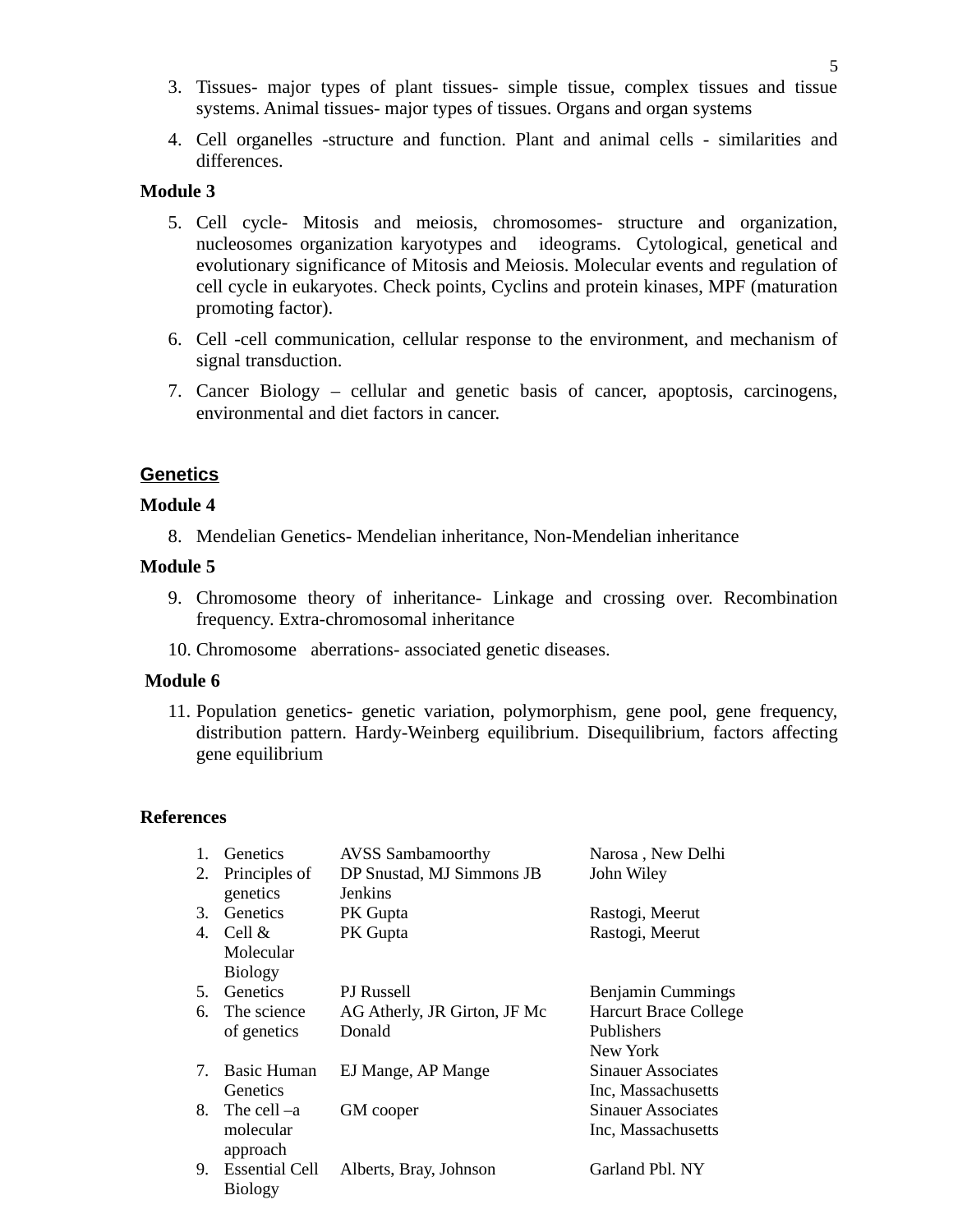| 10. Concepts of | Klug and Cummings |
|-----------------|-------------------|
| genetics        |                   |

#### **Online resources:**

Authentic Web based resources like NCBI, PubMed, Science direct etc.

# **Semester I BT 102 Biochemistry**

#### **Aim**

- To give an introduction about the basic biochemistry related to the biological molecules, their diversity and biosynthesis, degradation and role in the biological systems.
- This also aims to develop a thorough knowledge among the students about the various biochemical reactions- metabolic pathways- responsible for the manifestation of life disease and metabolic errors.

#### **Course Objectives**

- The overall objective of the course is for the student to gain a basic working knowledge of biochemical concepts and techniques which will be necessary for future scientific endeavors.
- This course gives an idea on different biological molecules, their origin, biological role and its degradation according to the needs and demand of the system under various conditions.
- The interrelation of each of these metabolic pathways and their contribution in various metabolic disorders are also explained in detail.
- The application of the knowledge generated in the practical aspects of Biotechnology.

#### **Course Outcome**

On completion of the course, the student should achieve an understanding of the following:

- The structures of amino acids, their chemical properties and their organization into polypeptides and proteins.
- Methods for isolating and characterizing proteins the basic elements of protein structure key
- Principles of protein function.
- Enzymes and how they catalyze reactions as well as enzyme kinetics
- Structure of fundamental monosaccharides and polysaccharides structure
- Basic function of nucleotides structure of different classes of lipids and their roles in biological systems

### **Course Content**

#### **Module 1**

1. Macromolecules - structure, classification and properties of Carbohydrates, Proteins and Lipids and Nucleic acids.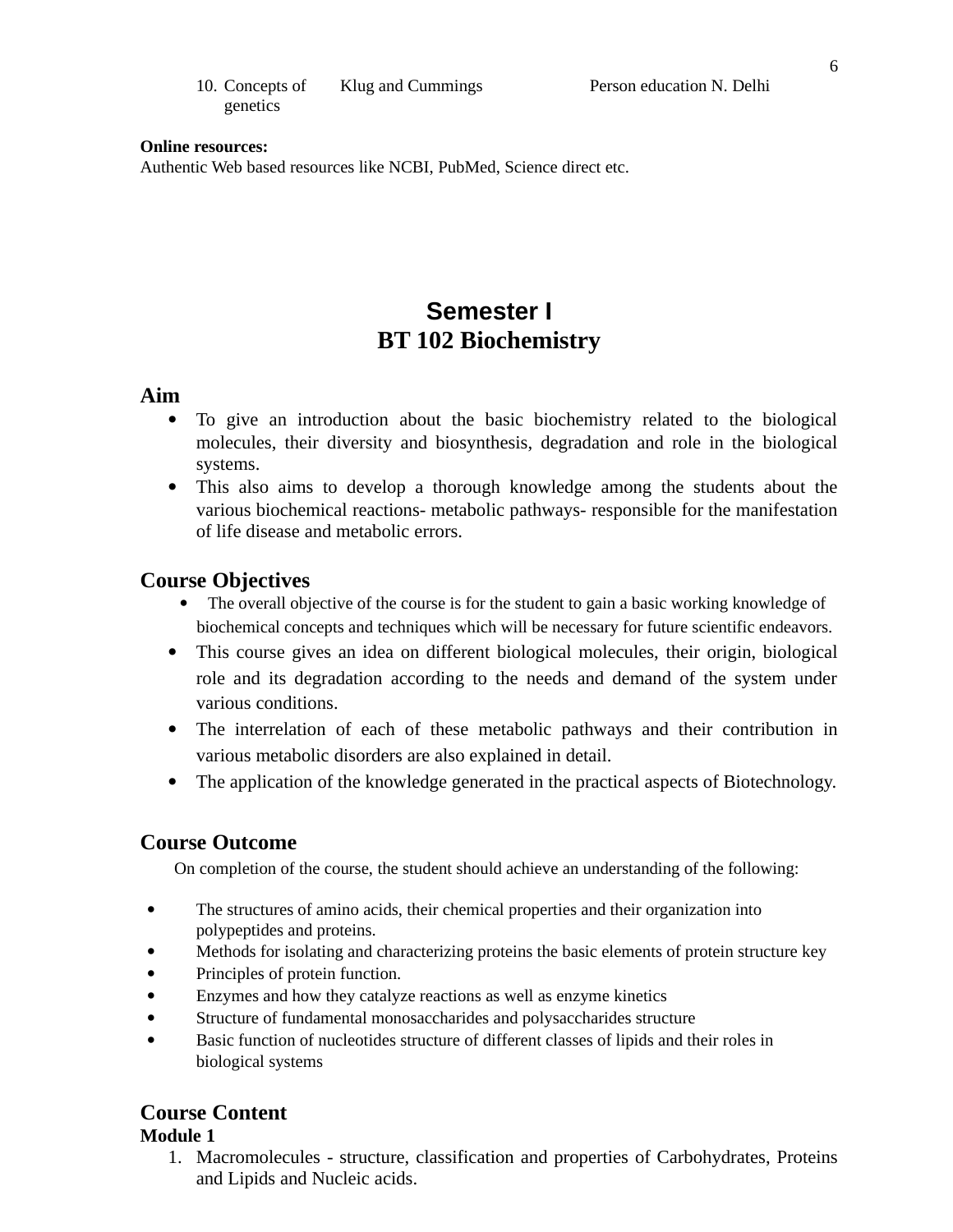Carbohydrates- Monosaccharides-classification and structure, Isomerism in monosaccharides, Disaccharides- mclassification and types of disaccharides, its biological significance and finctions, Oligosaccharides-hetero-oligosaccharides and homo-oligosaccharides, Polysaccharides- classification- hetero-polysaccharides, and homo-polysaccharides, storage polysaccharides and structural polysaccharides.

#### **Module 2**

Proteins- classification of proteins, building units of proteins- Amino acids- structure, properties and function, classification of Amino acids, peptide bonds, ramachandran plot, oligo peptides polypeptides, Structure of proteins- primary , secondary and tertiary structures, quaternary structures, supra-secondary structures- motifs and domains,

Isolation and purification of proteins- different molecular and instrumental methods involved. Characterization of protein- structural and amino acid composition, Functions of proteins.

#### **Module 3**

Lipids- structure and classification, various types of lipids – Oils and fats, Triglycerides- structure and function, Phospholipids- structure, classification and functions, Biological significance of various types of Phospholipids, Glycolipids and lipoproteins, serum lipids and its significance, Cholesterol and its derivatives,

Nucleic acids- classification of Nucleic acids, Building blocks of Nucleic acids, structure of Nucleotides, classification of nucleotides, Purines, Pyramidines, structure and function of DNA and RNA, Non-genetical function of Nucleic acids and its derivatives.

#### **Module 4**

- 2. Metabolism of carbohydrates Glycolysis, TCA cycle, Gluconeogenesis, Pentose Phosphate pathway, Glycogen metabolism-Glycogenesis, glycogenolysis. Biosynthesis of starch, glycogen and glucose. Photosynthesis.
- 3. ETS and bioenergetics of cellular respiration. Redox reactions, standard oxidation reduction potential, mitochondrial electron transport chain, Oxidative phosphorylation, structure of ATP synthase, chemiosmotic hypothesis
- 4. Metabolism of Lipids- Oxidation of lipids. Beta-oxidation, Biosynthesis of lipids, Ketone bodies

#### **Module 5**

- 5. Metabolism of proteins and amino acids Digestion and absorption, Biosynthesis and degradation of amino acid. Urea cycle, regulation.
- 6. Metabolism of Nucleotides –biosynthesis, degradation and regulation of nucleotides and related molecules. Energy compounds and its biosynthesis- ATP, NAD, NADP, FAD, Creatin phosphates
- 7. Secondary metabolism- classification and role of secondary metabolites of plants and microbes - Role of secondary metabolites
- 8. Metabolic network Interrelationship of metabolisms Krebs cycle, amino acid synthesis,

#### **Module 6**

9. Enzymes -Enzyme classification and nomenclature. General properties of enzymes, factors affecting enzyme activity. Steady state kinetics. Michaelis – Menten equation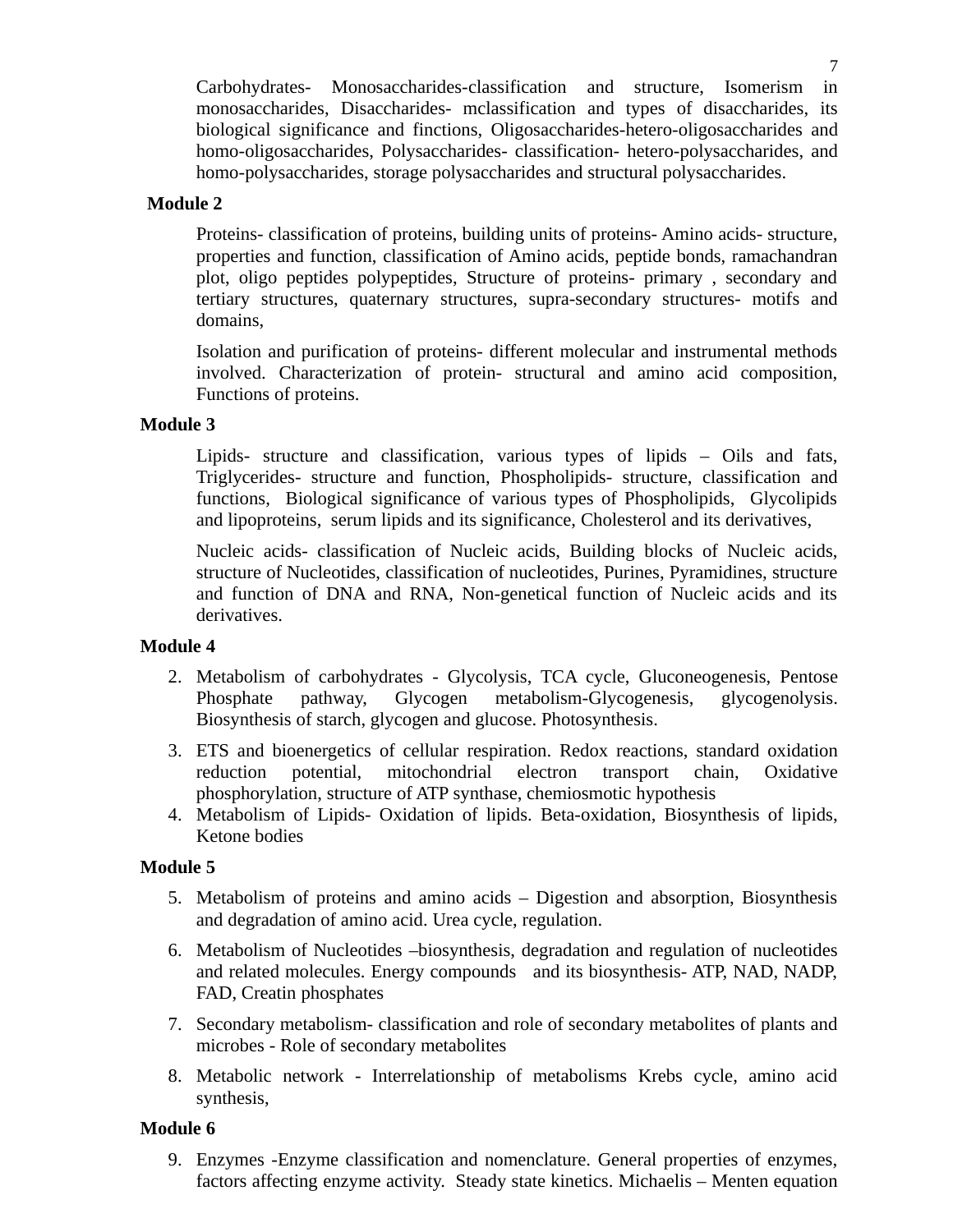and constants, maximum velocity, enzyme specificity, linear plot Lineweaver-Burke plot, Eadie-hofstee plot. Enzyme activation, inhibition-competitive and non competitive. Enzyme kinetics, mechanism of enzyme action, Allosteric interactions and product inhibition; Enzyme purification. Coenzyme; Clinical and Industrial applications of enzymes. Immobilization of enzymes and their application. Ribozymes and their applications. Enzyme engineering.

#### **References**

| 1. | Harpers             | RK Murray, DK Grammer, PA Mayes | MC Graw Hill USA               |
|----|---------------------|---------------------------------|--------------------------------|
|    | Biochemistry        | <b>VW Rodwell</b>               |                                |
| 2. | Text Book of        | DM Vasudebvan and Sreekumari    | Jaypee Brothers Medical        |
|    | Biochemistry        |                                 | Publishers New Delhi           |
| 3. | Biochemistry        | U Satyanaryana                  | Becks & Allied Kolkotta        |
| 4. | A text book of      | SK Verma                        | S Chand New Delhi              |
|    | plant Physiology    |                                 |                                |
|    | and Biochemistry    |                                 |                                |
| 5. | Instant notes       | Hames, Hooper & Houghton        | VIVA books Pvt ltd, N. Delhi   |
|    | Biochemistry        |                                 |                                |
| 6. | Biochemistry        | Stryer, Jermy, Berg             | Freeman Newyork                |
| 7. | Biochemistry        | Voet & Voet                     | Wiely & Sons                   |
| 8. | Principles of       | GL Zubay, WW Parson & DE Vance  | Wm C Brown Publishers          |
|    | Biochemistry        |                                 | Australia                      |
| 9. | Bioorganic          | HR Hortan, LA Moran, RS Ochs    | Prentice Hall USA              |
|    | chemistry           |                                 |                                |
|    | 10. Environmental   | CP Jrasa                        | Saup & Sons N Delhi            |
|    | Biochemistry        |                                 |                                |
|    | 11. Biochemistry of | DW Krogman                      | Prentice Hall USA              |
|    | Green plants        |                                 |                                |
|    | 12. Fundamentals of | NC Price & L Stevens            | Oxford science publications NY |
|    | Enzymology          |                                 |                                |
|    | 13. Principles of   | AL LEHINGER, DL NELSON & COX    | Worth publishers NY            |
|    | Biochemistry        |                                 |                                |

#### **Online resources:**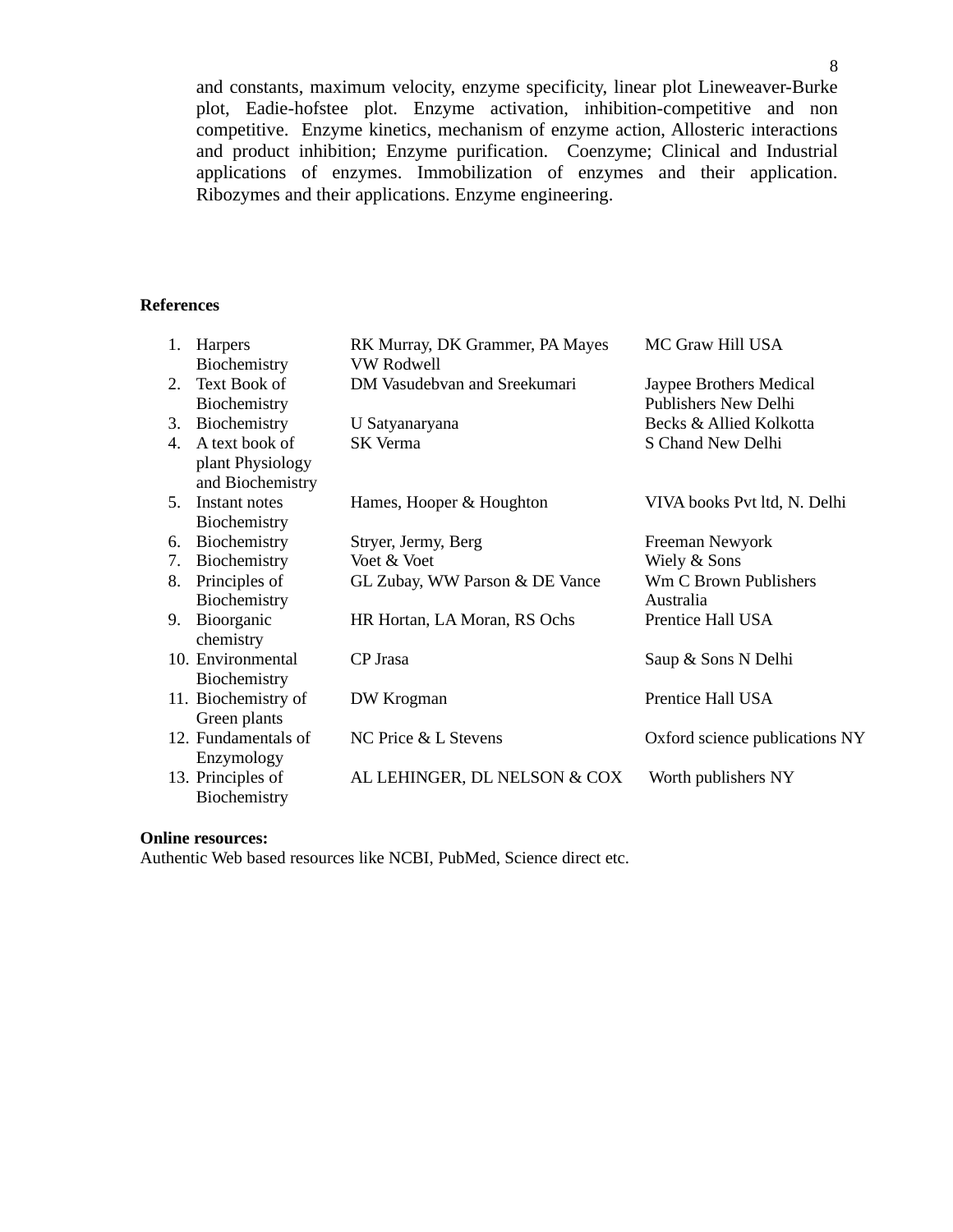#### **SEMESTER I**

#### **BT 103 BIOPHYSICS AND BIOSTATISTICS**

### **Aim**

- To equip the students with knowledge of thermodynamics of biological system and bioenergetics. Also to give an introduction to the biophysical aspects of various biological physiological activities at cellular and molecular level.
- To get introduced to the fields of various instruments used in biotechnologyincluding the basic principle - application and working.
- To help students to have an idea on basic mathematical problems and calculations needed in Biotechnology aspects

### **Course Objective**

- The course is designed to train the students in biophysics and bioinstrumentation techniques essential for the understanding of life sciences and biotechnology, for which basic knowledge in physics or Biophysics at graduate level is expected and is necessary for the proper understanding of this topic at postgraduate level.
- This course consists of basics of thermodynamics as applicable in the field of Biological systems- bio energetics- energy trapping and its transactions methodsbiophysics of various biological activities.
- The course helps to attain knowledge on mathematical calculations and problems helping in competitive exams.

### **Course outcome**

On completion of the course,

- The students will develop the capability to demonstrate a multiscale nature of biophysics by exploring macroscopic and microscopic applications.
- The students will learn to approach a research problem logically and will be able to do statistical analyses in research.

### **Course Content**

#### **BIOPHYSICS**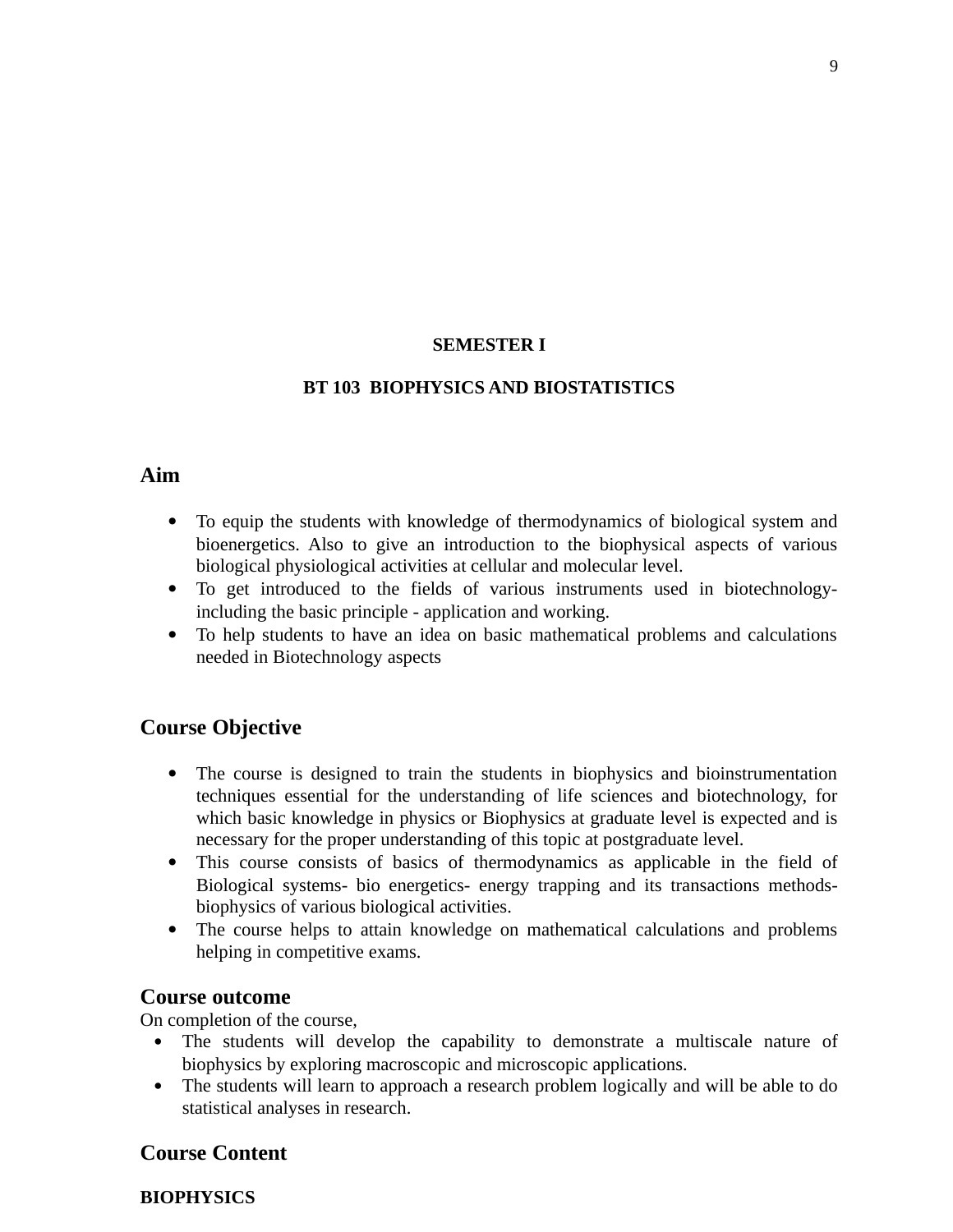#### **Module 1**

- 1. Structure of atoms, molecule, Physico-chemical forces- ions, ionic bonds, covalent bonds, Hydrogen bonds, vander Wals forces, hydrophobic interactions, polar and non-polar molecules
- 2. Major Biological Macromolecules role of various interatomic and molecular interactions in the formation and stability of macromolecules, supra-molecular assemblies and cellular components.

### **Module 2**

- 3. Concept of Energy- matter and energy, thermodynamics- entropy, enthalpy Bioenergetics- life as an energy system- major energy transformations mediated by life- Photochemical reaction of photosynthesis- Oxidative photophosphorylation, ATP, GTP, Creatin phosphate, muscle contraction, generation and transmission of nerve impulse.
- 4. Biophysics of Muscle movement , Impulse generation and impulse transmission

### **Module 3**

- 5. Electromagnetic radiation- electromagnetic spectrum, photoreceptors- types of radiations-visible spectrum, absorption spectrum. Plant pigments and hormones as receptors of radiations- light receptors of animals. Biophysics of Vision.
- 6. Spectroscopy- various types of spectroscopic techniques, spectrophotometer- UV-Visible spectroscopy- Beer Lambert Law, IR spectroscopy, Raman Spectroscopy, Xray diffraction technique-principle and application, NMR spectroscopy-principle and application, Fluorescent spectroscopy-principle and application.

### **Module 4**

- 7. Microscopy- Light microscopy- Phase contrast Microscopy, Fluorescent microscopy, Modern Developments in Microscopy- FRET Microscopy, Confocal Microscopy, Electron Microscopy- Transmission and Scanning Electron Microscopy- Principle and applications, Resolution of a Microscope.
- 8. Centrifugation Principle and application of various types of centrifugationsedimentation coefficient, Svedberg unit.
- 9. Chromatography- Principle and application, Classification of Chromatography Adsorption and Partition chromatography, Paper Chromatography, TLC, Liquid Chromatography - ion exchange chromatography, Gel permeation chromatography, affinity chromatography, HPLC and GC.

### **Module 5**

- 10. Electrochemical instruments pH meter and Mass spectrometry.
- 11. Electrophoresis- principle and application, PAGE- Native and SDS-PAGE, Isoelectric focusing, 2D -gel Electrophoresis, immune electrophoresis.
- 12. Molecular hybridization Techniques- southern blotting. Northern blotting and Western blotting, Electro blotting
- 13. Principle and applications of tracer technique in biology: Radioactive Isotopes and half life of isotopes; Effect of radiation on biological system; autoradiography; radiation dosimetry; scintillation counting, safety aspects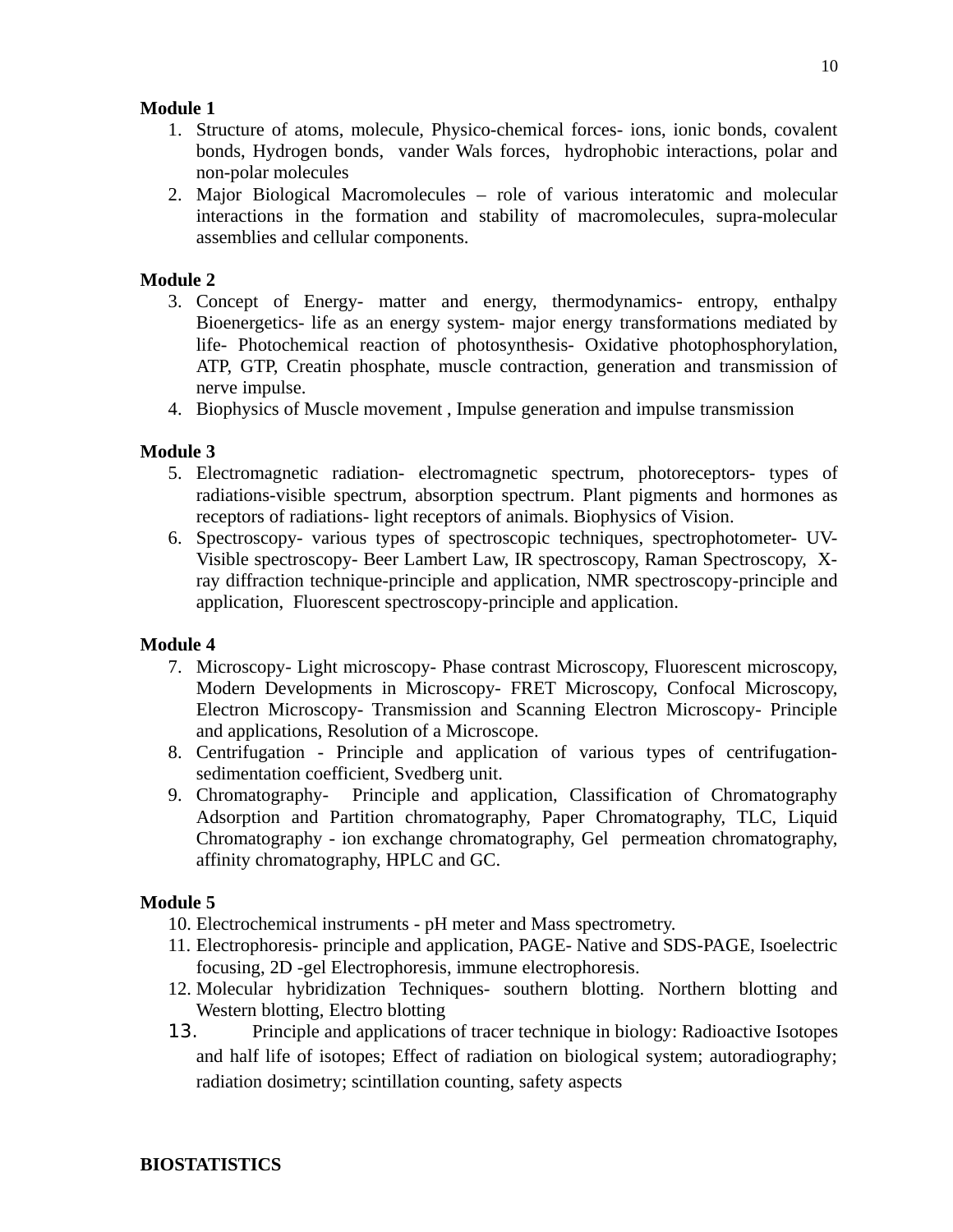#### **Module 6**

- 1. General principles, sampling, sampling errors
- 2. Mean, Median, Mode, standard deviation and standard error
- 3. Probability- normal and binomial distribution, Poisson distribution- Frequency distribution - representation of frequencies.
- 4. Testing and Significance Paired T- test. Unpaired T-test, Chi-squire test Correlation and regression.
- 5. Graphs and diagrams Bar diagrams, pie chart. Histograms and frequency curves

### **References**

| 1. | Principles of           | AL LEHINGER, DL NELSON &        | Worh publishers NY               |
|----|-------------------------|---------------------------------|----------------------------------|
|    | Biochemistry            | COX                             |                                  |
|    | 2. A text book of       | <b>RN Roy</b>                   | New Central book Agency Kolkotta |
|    | <b>Biophysics</b>       |                                 |                                  |
| 3. | <b>Biophysics</b>       | Dr. S Thiravia Raj              | Saras Publications Tamil Nadu    |
| 4. | Principles of           | M Paggana & Gaurveeau           | Duxbery Australia                |
|    | <b>Biostatistics</b>    |                                 |                                  |
|    | 5. Essentials of        | P Naryananan                    | New age International PVt ltdN.  |
|    | <b>Biophysics</b>       |                                 | Delhi                            |
| 6. | Biochemistry            | Stryer, Jermy, Berg             | Freeman Newyork                  |
| 7. | Principles of           | GL Zubay, WW Parson & DE Vance  | Wm C Brown Publishers Australia  |
|    | Biochemistry            |                                 |                                  |
| 8. | Harpers                 | RK Murray, DK Grammer, PA       | MC Graw Hill USA                 |
|    | Biochemistry            | Mayes VW Rodwell                |                                  |
| 9. | <b>Basic Evaluation</b> | <b>Breakwell and L Millwart</b> | Uty. Press Hyderabad             |
|    | methods                 |                                 |                                  |
|    | 10. Biophysics An       | <b>RMJ</b> Cotterill            | John Wiely and Sons NYork        |
|    | Introduction            |                                 |                                  |
|    | 11. Basic Biophysics    | M Daniel                        | Agrobios Jodhpur                 |
|    | for Biotechnologist     |                                 |                                  |

#### **Online resources:**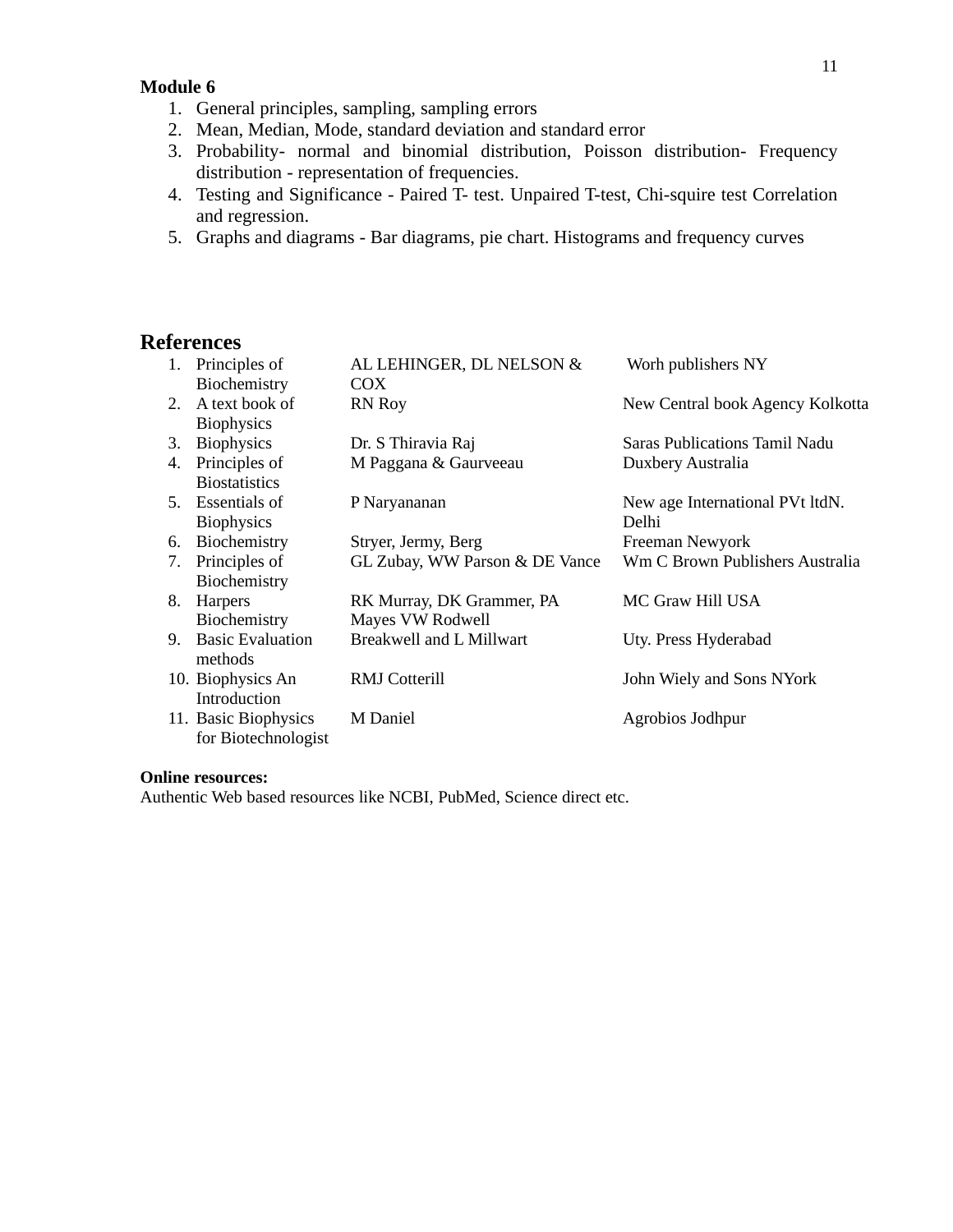# **SEMESTER I PRACTICAL BT 104 BIOCHEMISTRY LAB**

### **Aim**

To train students on the basic techniques of biochemistry

### **Course Objectives**

- The course gives an idea for the maintenance of laboratory and the practices that should be accomplished in a laboratory.
- The course explains how to prepare buffers and reagents, various methods of estimation of proteins, enzyme extraction and purification

### **Course Outcomes**

At the end of this course,

- The students will equip themselves with the basic biochemistry techniques which can later applied for their laboratory research and also for many other industrial researches.
- $\bullet$

### **Course Content Laboratory techniques**

- 1. Titration curve of acetic acid and Glycine
- 2. Titration of acetic acid to determine the pKa value.
- 3. Preparation of buffer of a known pH (phosphate buffer, acetate buffer)
- 4. Determination of isoelectric pH of a given amino acid.
- 5. Methods of protein estimation- spectrophotometric determination of proteins by Lowry's method and Bradford method.
- 6. Enzyme extraction and purification ammonium sulphate precipitation, protein purification by Gel permeation chromatography, ion exchange chromatography
- 7. Electrophoretic separation of proteins- SDS-PAGE Chromatography- column chromatography and Thin Layer Chromatography (TLC).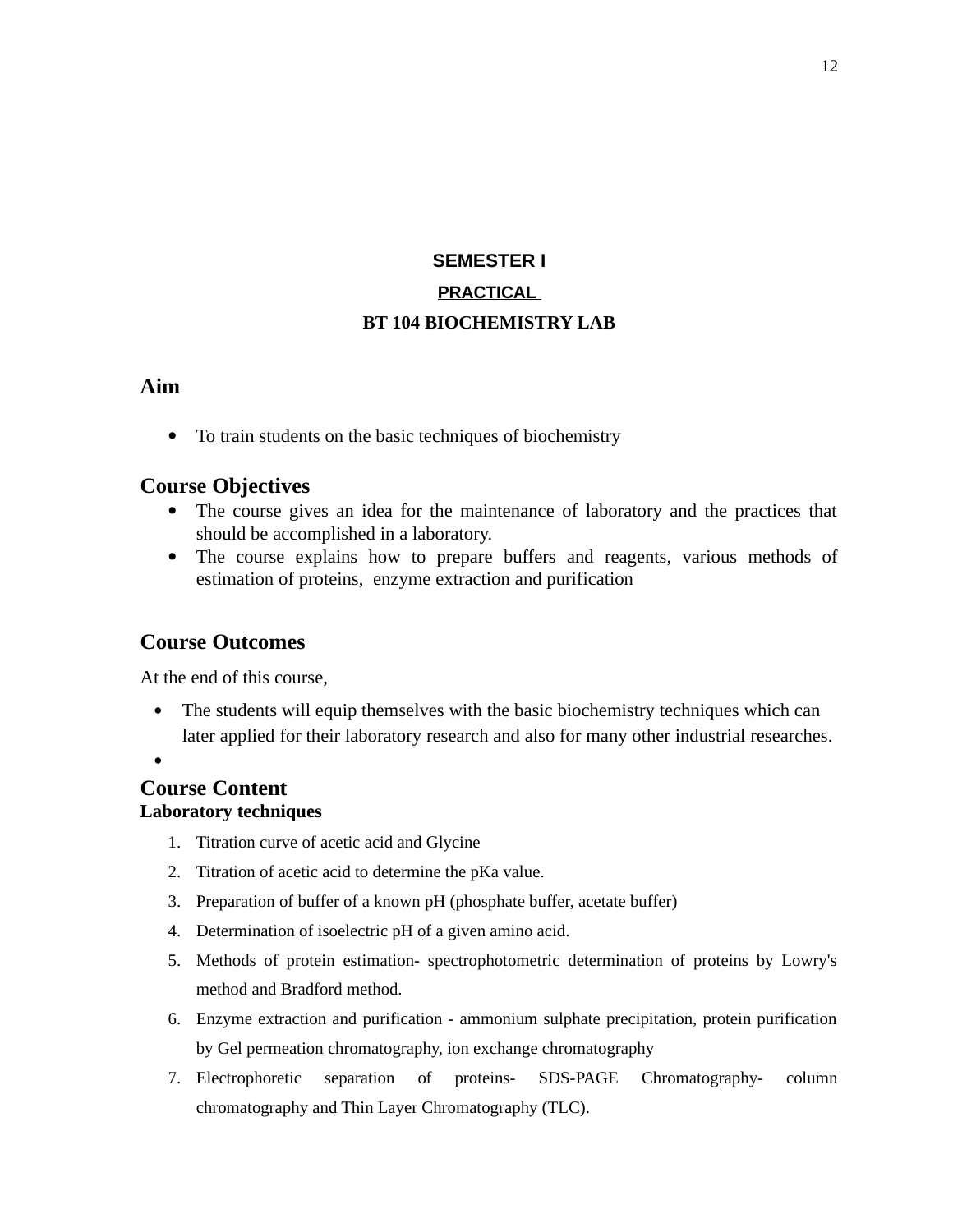#### **SEMESTER I**

#### **BT 105 CELL BIOLOGY, GENETICS AND BIOSTATISTICS LAB**

### **Aim**

- To train students on the basic techniques of cell biology and Genetics
- To make aware of the students a basic knowledge on computing biological problems statistically.

### **Course Objectives**

- The course gives an idea for the maintenance of laboratory and the practices that should be accomplished in a laboratory.
- The course explains how to make slides for cytological examinations, other histochemical analysis, solving problems based on genetics and statistical analysis.

# **Course Outcomes**

At the end of this course,

- The students will equip themselves with the basic cytology aspects to be performed in the laboratory.
- The students will be able to analyze genetic problems and will be able to approach a research problem statistically.

### **Course Content Laboratory techniques**

- 1. Cytological and Histological techniques- determination of number of viable cells in a cell population
- 2. Mitosis Onion root tip squash preparation- Preparation of Karyotypes, Determination of Mitotic index.
- 3. Meiosis squash preparation of immature anther- identification of different stages.
- 4. Microtomy and histochemical techniques Preparation of thin sections of tissues and developing embryos and staining with tissue specific stains
- 5. Isolation and estimation of chloroplasts
- 6. Solving the problems of genetics
- 7. Calculation of mean, standard deviation, standard error and student's t-test Preparation of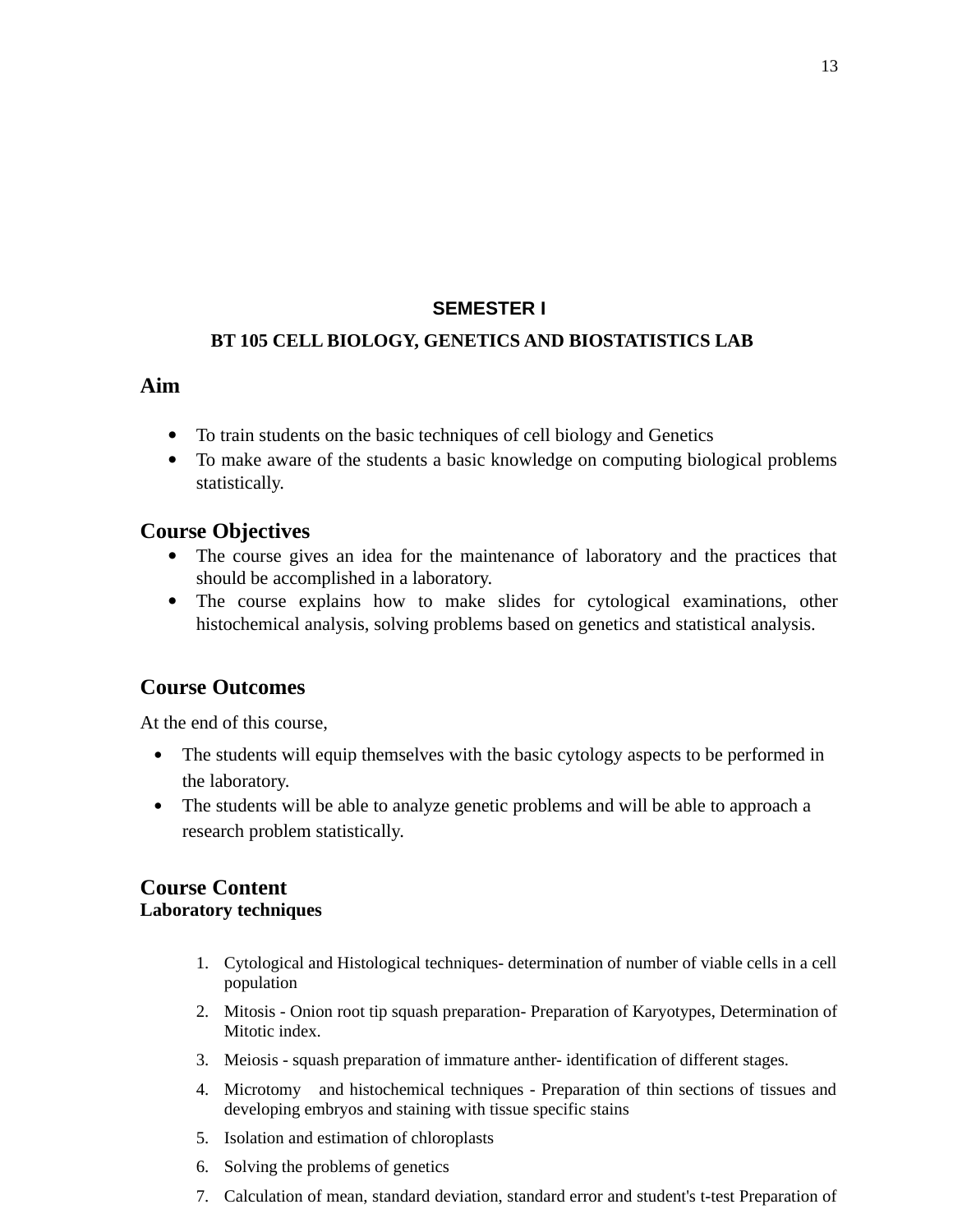### **SEMESTER II**

#### **BT 201 BASIC MICROBIOLOGY**

#### **Aim**

 To give an introduction about the microbial world- their distribution- morphology and reproduction and about the role of microorganism in various fields of human life and Industry.

### **Course Objectives**

- Imparts advanced training in Microbiology for the students
- Makes the student aware the role of microbes in the daily life as well as in the various fields of science. How it can be controlled is also dealt with.

#### **Course outcome**

At the end of this course,

 The students get trained in all aspects of microbiology as it is required for Biotechnology.

### **Course Content**

#### **Module 1**

- 1. Ultra structure of bacteria, fungi, algae, protozoa and viruses.
- 2. Classification of microbes, molecular taxonomy, Artificial and Natural systems of classification, Traditional characters used for the classification of Microorganisms.

#### **Module 2**

- 3. Current methods of identification, characterization, classification of Microorganisms. Microscopic examination of Microorganisms, Microscopes and Microscopy – Principle and applications for the study of Microorganisms.
- 4. Morphology and Fine structure of bacteria, cultivation of Bacteria, growth of bacteria – growth curve, Reproduction and growth, Pure culture and cultural characteristics. Microbial techniques, Staining techniques

#### **Module 3**

- 5. Characteristic features of eubacteria, archae, fungi- Molds and Yeasts, algae, protozoa and viruses- Viruses of bacteria, Viruses of plants and animals.
- 6. Biology of *Escherichia coli, Bacillus subtilis, Rhizobium sp., Agrobacterium tumefaciens, Saccharomyces cerevisiae,* and phage lambda.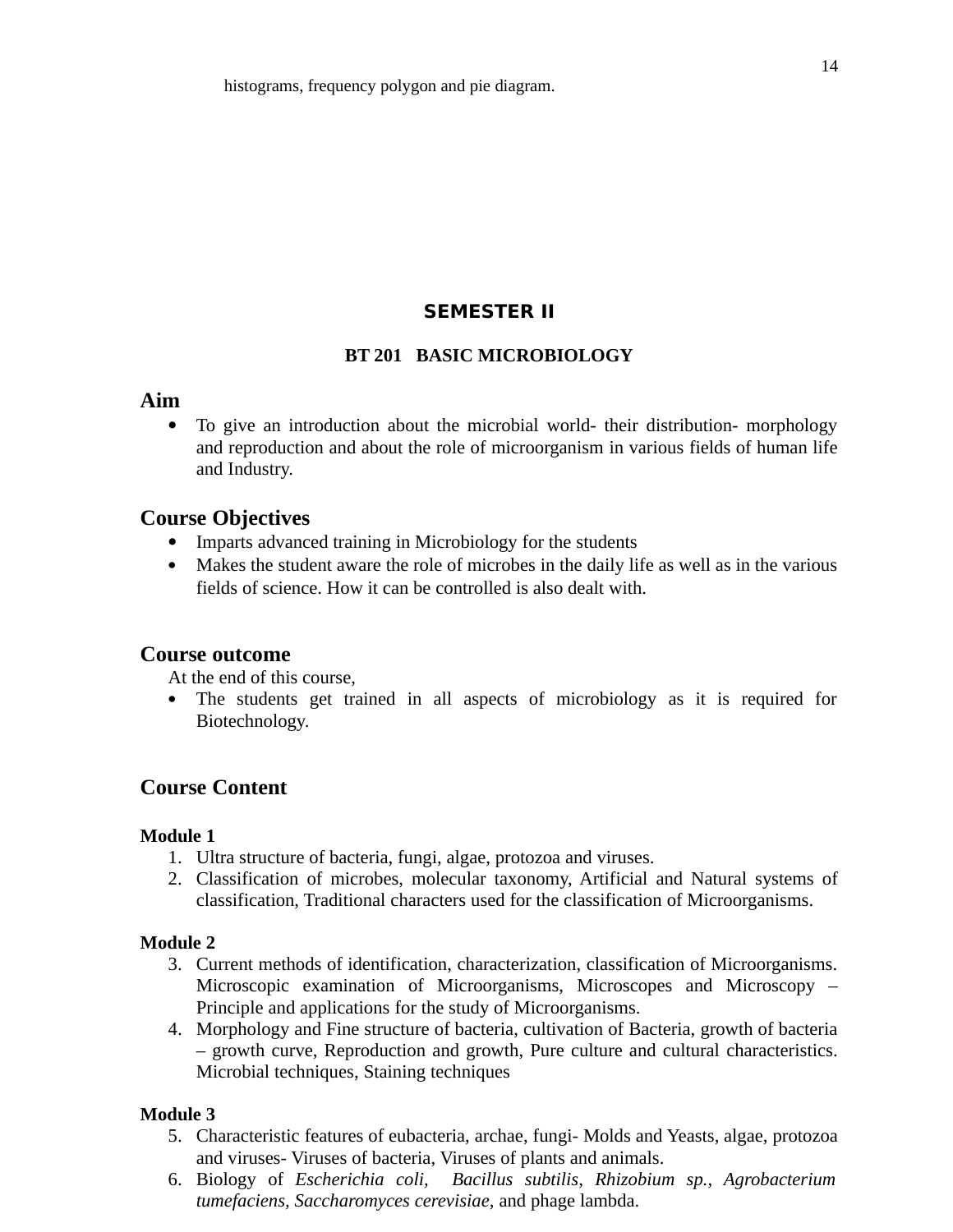#### **Module 4**

- 7. Microbial nutrition. Growth, Microbial metabolism and energy production, mr
- 8. Microbial interaction (human microbe interaction, normal biota of the human body, plant microbe interaction).

#### **Module 5**

- 9. Control of Microorganisms- Physical chemical methods, Disinfectants, Antibiotics and mechanisms of antibiosis.
- 10. Microbial physiology and microbial genetics.

#### **Module 6**

- 11. Microbial ecology and Biogeochemical cycles
- 12. Environmental microbiology

### **References**

| 1. | A text book of               | P Chakraborthy                      | New central Book agency           |
|----|------------------------------|-------------------------------------|-----------------------------------|
|    | Microbiology                 |                                     | culcutta                          |
| 2. | <b>Modern Concepts of</b>    | H.D. Kumar, S. Kumar                | Vikas Publishing House, Pvt. Ltd. |
|    | Microbiology                 |                                     | New Delhi                         |
| 3. | <b>Advances in Microbial</b> | J.P. Tewari, T.N. Lakhanpal,        | A.P.H. Publishing Corporation,    |
|    | Biotechnology                | J. Singh, R. Gupta, B.P.<br>chamola | New Delhi                         |
| 4. | Instant notes in             | J. Nicklin, K. Graeme-cook,         | Viva books Pvt. Ltd., New Delhi   |
|    | Microbiology                 | T. Paget & R. Killington            |                                   |
|    | 5. Principles of             | R.M. Atlas                          | Mc Giraw Hill, NY                 |
|    | Microbiology                 |                                     |                                   |
| 6. | Introductory                 | J. Heritage, E.G.V. Evans,          | <b>Cambridge University Press</b> |
|    | Microbiology                 | R.A. Killington                     |                                   |
| 7. | <b>Human Parasitology</b>    | B.J. Bogitsh, T.C. Cheng            | Academic Press, NY                |
| 8. | Microbiology                 | Pelczar, Chan, Krieg, Tala          | Publishing Company, New Delhi     |
|    |                              | Mc. GrawHill                        |                                   |
| 9. | Microbiology-An              | G.J. Tortora, B.R. Funke,           | Wesley Longman, NY                |
|    | Introduction                 | C.L. Case                           |                                   |
|    | 10. Microbiology             | L.M. Prescott, J.P. Harley,         | Wm. C. Brown Publishers,          |
|    |                              | D.A. Klein.                         | Australia                         |

#### **Online resources:**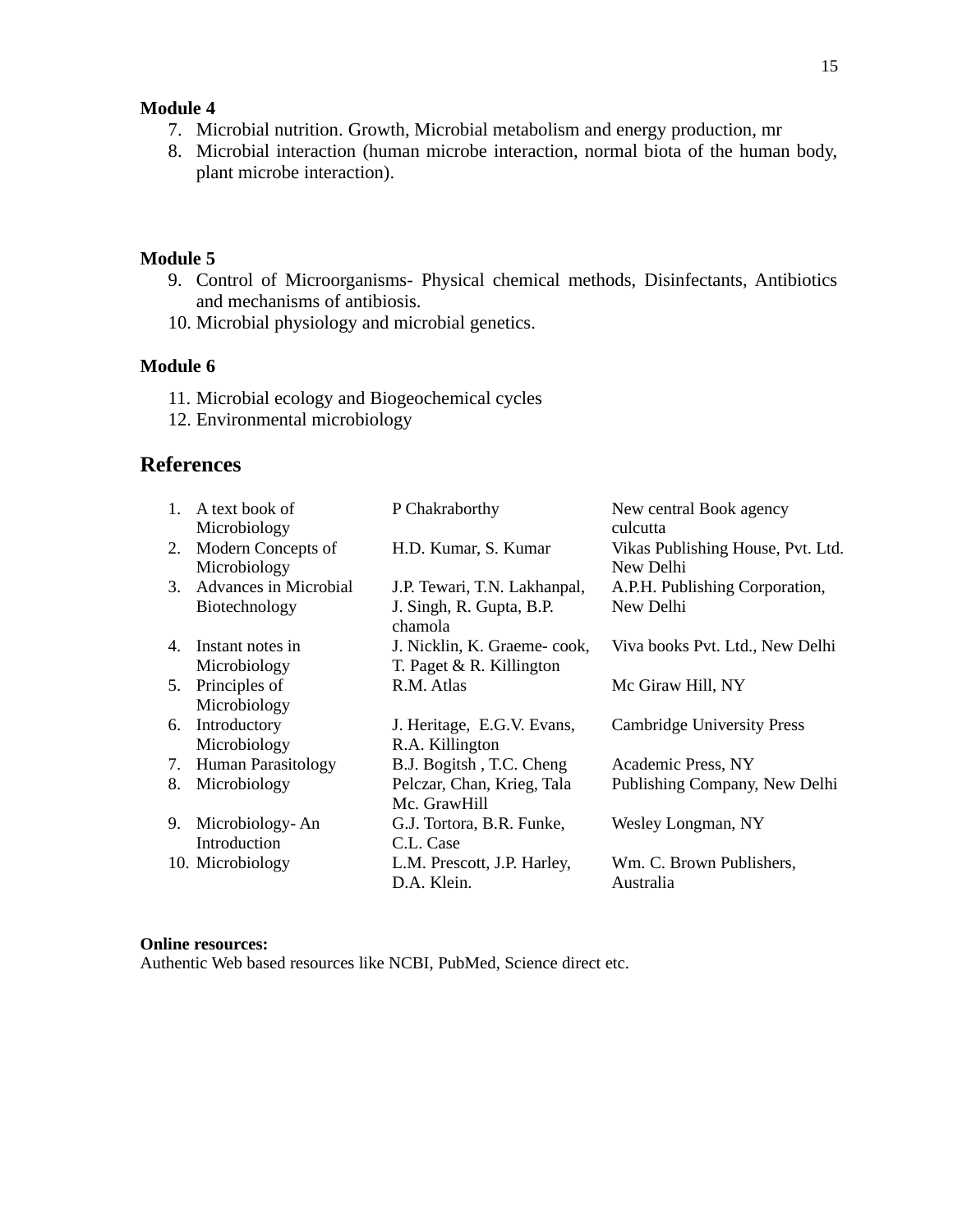### **SEMESTER II**

# **BT 202 MOLECULAR BIOLOGY**

#### **Aim**

To understand biological activities and metabolism at DNA and protein level

### **Course Objectives**

- The course gives an in-depth insight into the molecular aspects of life the central dogma.
- It explains molecular aspects of genes and its regulation- genome- gene expressionsheredity- recombination- protein synthesis- molecular basis of diseases- mutationsgenetic analysis etc.

### **Course Outcome**

At the end of the course,

 The student will get an idea about the principles behind molecular biology which makes students to understand the basic molecular tools and its application in basic research and applied research in various fields of life sciences.

### **Course Content**

### **Module 1**

- 1. **Nucleic acids** DNA and RNA structure and functions, DNA as genetic material. Griffth, Avery- McCarty-MCLeod, Hershy- Chase, Franklin Conrat Experiments
- 2. **DNA Structure**: Chemistry of DNA, Forces stabilizing DNA structure, Helix parameters, Forms of DNA (A,B,C,D,T and Z), Watson – Crick and Hoogsteen base pairing , Physical Properties of ds DNA (UV absorption spectra Denaturation and renaturation ), Chemical that react with DNA.

#### **Module 2**

- 3. **DNA topology**: DNA supercoiling, Supercoiled form of DNA, Superhelical density, Energetic of supercoiled DNA, Biology of supercoiled DNA (Topological domain of DNA,DNA topoisomerases, Mechanisms of supercoiling in cells, mechanisms of action of topoisomerase I and II, effect of supercoiling on structure of DNA and role of supercoiling in gene expression and DNA replication).
- 4. **Organization of DNA into chromosome**s: Packaging of DNA and organization of chromosome in bacteria and eukaryotic cells; packaging of DNA in eukaryotic nucleosome and chromatin condensation assembly of nucleosomes upon replication. Chromatin modification and genome expression.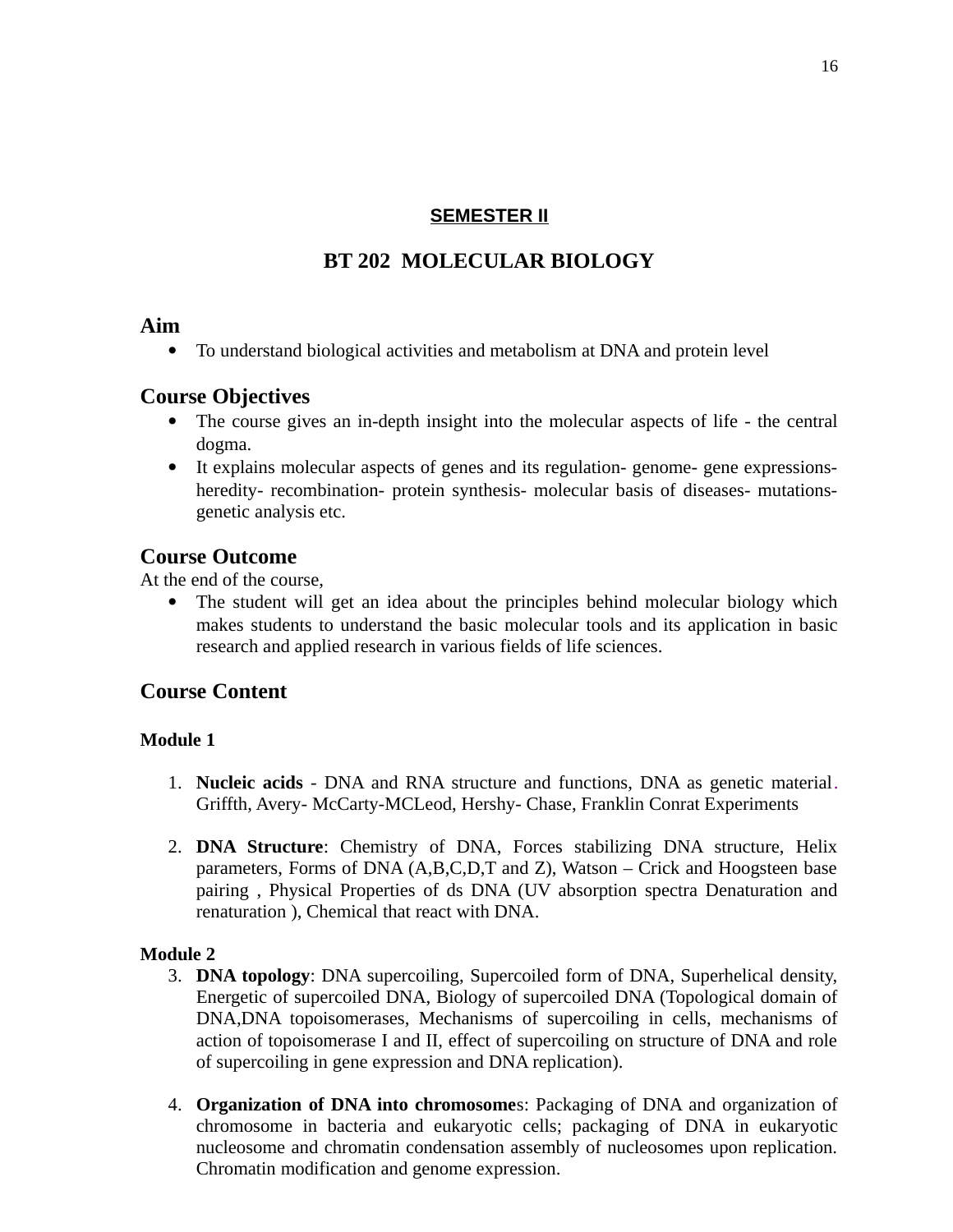#### **Module 3**

- 5. **Mutations-** molecular mechanism types of DNA mutations and its significance. DNA repair - repair mechanisms - need of DNA repairs, DNA recombination molecular mechanism of recombination- relationship between repair and recombination, SOS mechanism. Proteins and enzymes involved DNA repair and recombination.
- 6. **DNA Protein Interactions**: General features interaction of Helix- turn Helix motif, B sheet, Zn- DNA binding domain etc with DNA.

#### **Module 4**

7. **DNA Replication**: Mechanism of DNA polymerase catalyzed synthesis of DNA, types of DNA polymerases in bacteria and their role. Initiation of chromosomal DNA replication and its regulation in prokaryotes assembly of replisome and progress of replication fork, termination of replication. Types and function of eukaryotic DNA polymerases initiation of replication in eukaryotes, role of telomerases in replication of eukaryotic chromosomes. Inhibitor of DNA replication (Blocking precursor synthesis nucleotide polymerization, altering DNA structure).

#### **Module 5**

- 8. **Transcription**: RNA polymerases, features of prokaryotic and eukaryotic promoters. Strong and weak promoters. Assembly of transcription initiation complex in prokaryotes and eukaryotes and its regulation; synthesis and processing of prokaryotic and eukaryotic transcripts. Transport of RNA within eukaryotic cell. Regulatory elements of genes-promoters. Fate of mRNA.
- 9. **Translation- Synthesis and Processing of Proteome**: Structure and role of tRNA in protein synthesis, ribosome structure, basic feature of genetic code and its deciphering, translation (initiation, elongation and termination in detail in prokaryotes as well as eukaryotes), Post translational processing of protein (protein folding, processing by proteolytic cleavage, processing by chemical modification, inteins). Protein degradation.

#### **Module 6**

- 10. **Regulation of Gene expression in prokaryotes and eukaryotes**: Positive and negative regulation. lac-, ara-, his- and trp- operon regulation; antitermination, global regulatory responses; Regulation of gene expression in eukaryotes: Transcriptional, translational and processing level control mechanisms.
- 11. **DNA- transposable elements** types of transposable elements, its importance in variation and evolution. Possible origin of virus, Oncogenes.

#### **References**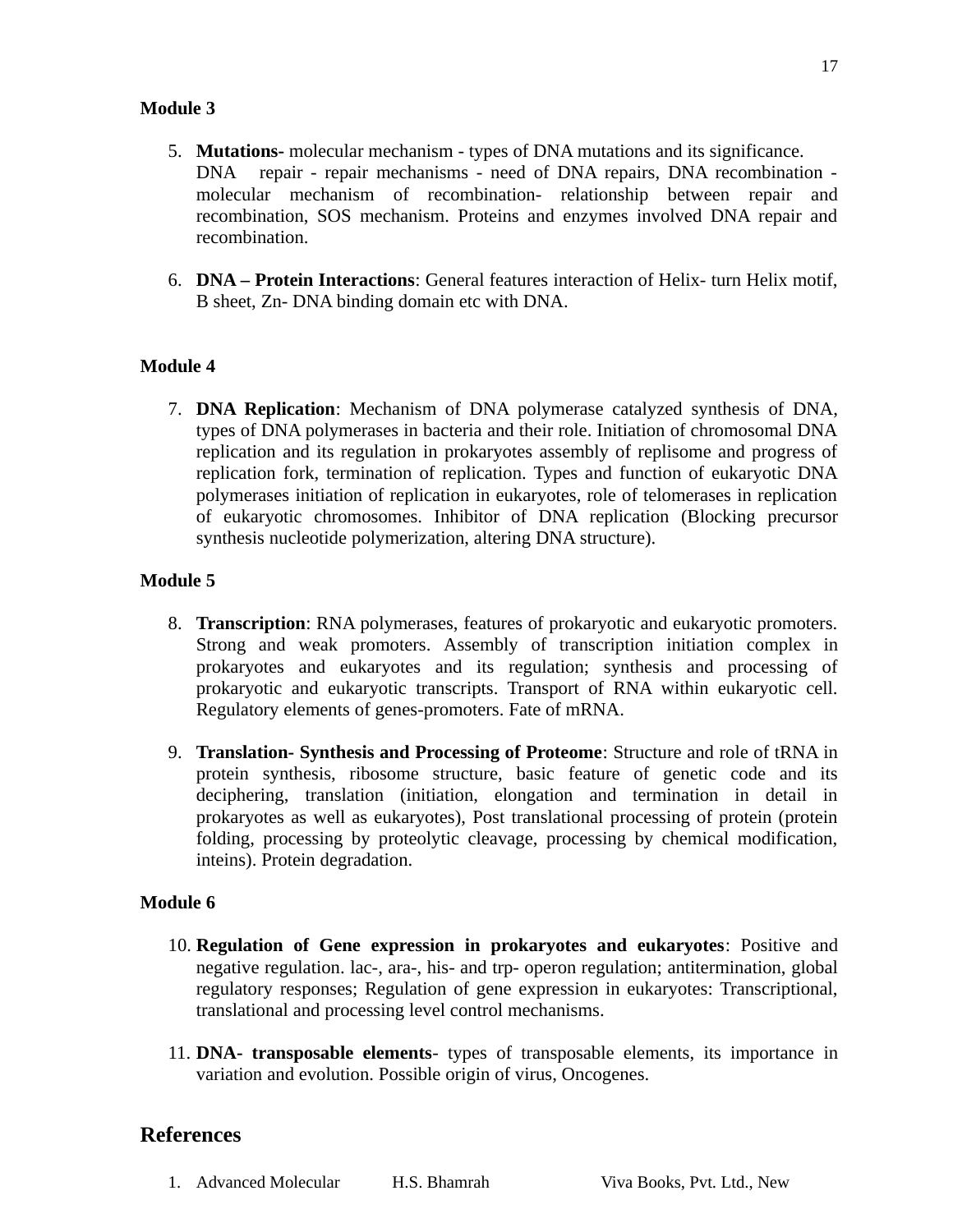|    | <b>Biology</b>             |                             | Delhi                          |
|----|----------------------------|-----------------------------|--------------------------------|
|    | 2. Plant Biochemistry and  | Hans, Walter Held           | Oxford, NY                     |
|    | Molecular Biology          |                             |                                |
| 3. | Molecular Cell Biology     | H.S. Bramrah                | Anmol Publications Pvt.        |
|    |                            |                             | Ltd., New Delhi                |
| 4. | Molecular Biology of the   | Watson, Baker, Bell, Gann,  | Pearson Education Pvt. Ltd.,   |
|    | Gene                       | Levine, Losick              | New Delhi                      |
| 5. | Apoptosis and Cancer       | John A. Hickman &           | Humana Press, NJ               |
|    | chemotherapy               | Caroline Dive               |                                |
| 6. | <b>Molecular Modelling</b> | Principles and Application, | Longmann, England              |
|    |                            | Andrew R. Leach             |                                |
| 7. | PCR <sub>3</sub>           | Practical Approach, C.      | Oxford, NY                     |
|    |                            | Simon Herrington & John     |                                |
|    |                            | O'Leary                     |                                |
| 8. | <b>Essential Molecular</b> | A Practical Approach, T.A.  | Oxford, NY                     |
|    | <b>Biology</b>             | <b>Brown</b>                |                                |
| 9. | Cell & Molecular           | Concepts & Experiments      | <b>NY</b>                      |
|    | <b>Biology</b>             | Gerald Karp, John Wiley &   |                                |
|    |                            | Sons                        |                                |
|    | 10. Gene VIII              | Benjamin Lemin              | <b>Oxford University Press</b> |

#### **Online resources:**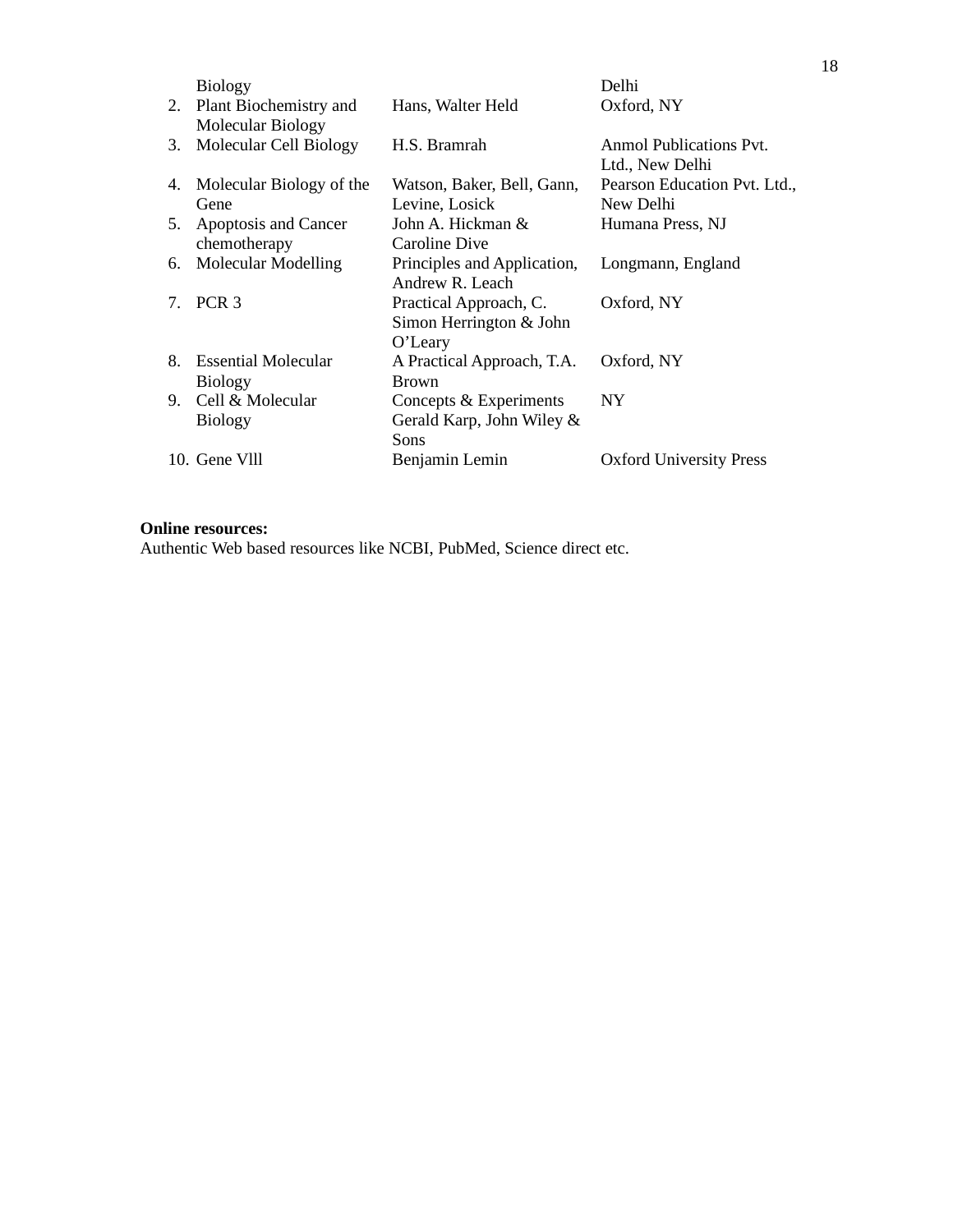#### **SEMESTER II**

### **BT 203 MATHEMATICS, COMPUTER SCIENCE AND BIOINFORMATICS**

### **Aim**

- To understand the essential mathematics needed in Biology learning.
- To basic computational analysis and its applications
- To make the students understand what is Bioinformatics and Computational Biology-To make them aware the application of various computational tools in Bioinformatics and related subjects.
- To introduce to the world of various databases and its importance in biological research.

### **Course Objectives**

- The introductory mathematics is aimed to understand elementary mathematics needed for study of Biochemistry, biophysics, statistics and genetics.
- The course explains the applications of computer in biotechnology and statistical analysis of experimental data.
- The course gives an introduction on the origin and evolution of Bioinformatics and its importance in Biotechnology, Genomics and Proteomics.
- Various methods of genome analysis and proteome analysis is also described.
- It gives an outline on the various bioinformatics and computational tools used in analyzing protein, gene and genome data bases.

### **Course outcome**

At the end of the course,

- The student will be aware with a basic knowledge of modern molecular biology and genomics.
- The student will understand how theoretical approaches can be used to model and analyze complex biological systems.

### **Course Content**

### **MATHEMATICS**

#### **Module 1**

**1. Algebra, ,** 

Complex numbers; algebra of complex numbers; geometrical representation; real and imaginary parts; modulus and arguments of a complex number; conjugate of a complex number- triangle inequality; club roots of unity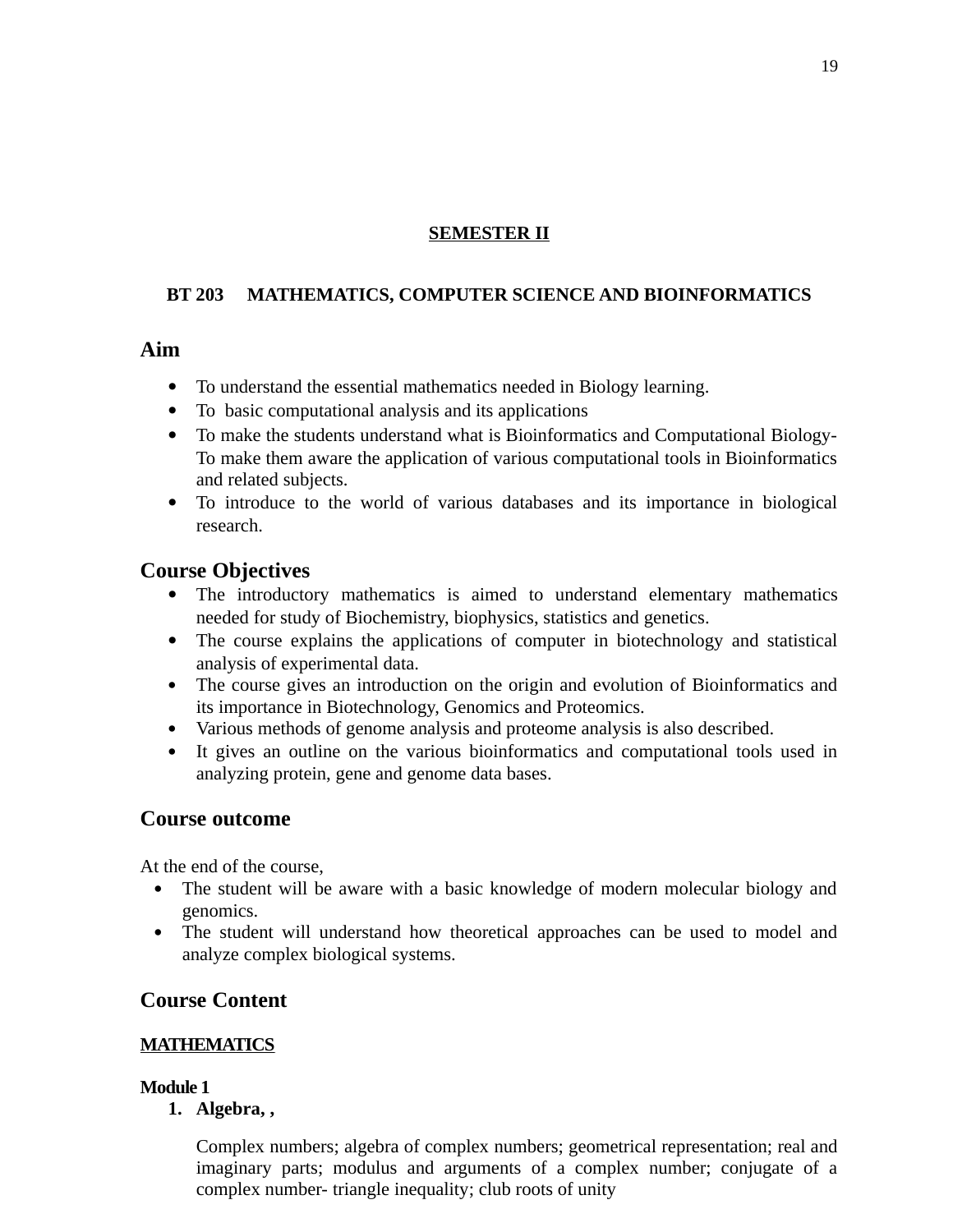### **2. Logarithms**

Properties of logarithms- Common and Natural logarithms- Characteristics and Mantissa

3. **Progression** - Arithmetic progression- Geometrical progression- harmonic progression-

### **4. Quadratic equations and Expressions**

Theory of quadratic equations- relationship between their roots and coefficients; quadratic expressions; linear and quadratic inequations in one variable;

### **5. Binomial Theorem**

Binomial expressions- Permutations and Combinations

# 6. **Coordinate Geometry**

Basic concepts- straight lines- rectangular Cartesian coordinates- distance between two points- and area of a triangle- Locus– equation of straight lines in various formsangle between two given lines- conditions for two lines to be parallel or perpendicular- distance of a point from a line- bisectors of angles- lines through the point of intersection of two given lines- concurrency of lines; Circles- equation of circle in various forms- Circles through the points of intersection of two circles- or a circle and straight lines- parametric representation of a circle.

### **Set -** Theory and problems

**Trigonometry-** Trigonometric ratios and Identities- Trigonometrical equations and their solutions- Inverse circular functions

*7. Calculus*

Functions- into- onto and one-to-one functions; sum- difference- product and quotient of two functions; composit functions- inverse of a function- constant absolute valuegreatest integer- polynomial - rational- trigonometric- exponential and logarithmic functions.

# **COMPUTER SCIENCE**

# **Module 2**

- 1. Computers- its application in biology- Basics
- 2. Basics of computer- Parts of a computer- hardware and software, operating systemsstandard operating systems- MS DOS, Windows- Linux, Unix

# **Module 3**

- 3. Programming algorithms, binary language. Elements of programming languages-Python and Perl
- 4. Standard software packages- Sigmaplot etc
- 5. Databases, Internet, Searching databases. Portals

# **BIOINFORMATICS**

### **Module 4**

1. **History and development of Bioinformatics, Database:** Various types of databases and its importance Use of databases in biology, - sequence databases, structural databases. sequence Analysis- proteins and nucleic acids, structural comparisons, genome projects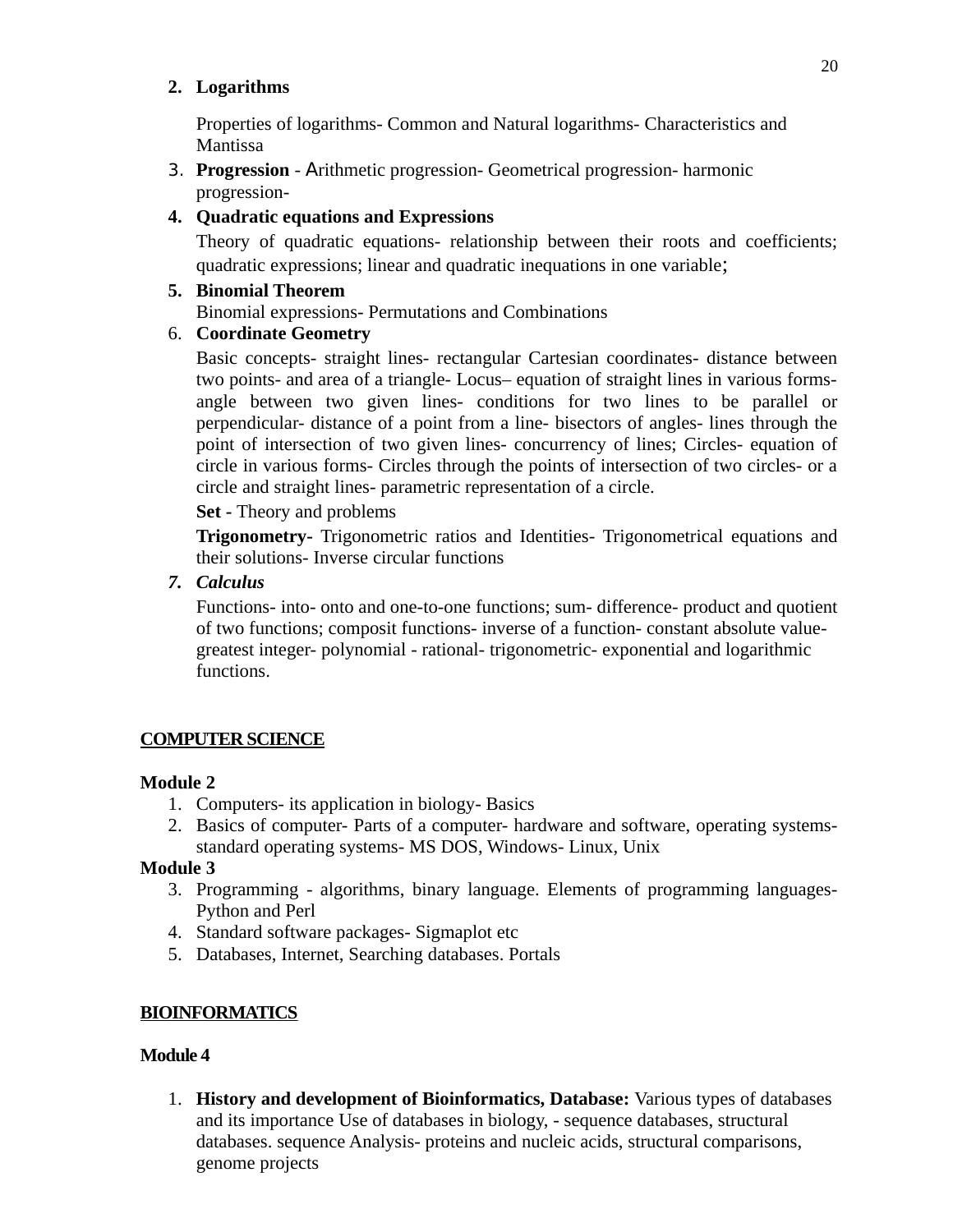2. Sequence alignment-various methods, DNA sequence annotation and various programmes for sequence comparison and analysis.

#### **Module 5**

- 3. **Proteomics:** Sequence analysis of proteins, and nucleic acids, tools and techniques in proteomics, protein-protein interactions; post translational modification, methods of 2D structure predictions.
- 4. **Genomics:** Structural genomics- sequence analysis software like GCG etc, Functional genomics- Gene finder, genetic mapping, and linkage analysis, application of genetic maps, human genome project.

#### **Module 6**

5. **Information theory and biology:** Entropy, Shannon's formula, Divergence from equiprobability and independence, mark of chains, ergodic processes, redundancy.

#### **References**

| 1. | Bioinformatics- Concepts, skills      | S.C. Rastogi, N. Mendiratta, P. | CBS Publishers and                   |
|----|---------------------------------------|---------------------------------|--------------------------------------|
|    | and Application                       | Rastogi,                        | Distributors, New Delhi              |
| 2. | <b>Bioinformatics</b>                 | M.M. Ranga,                     | Agrobios, Jodhpur                    |
| 3. | A Handbook of Bioinformatics          | N. Yadav                        | Anmol Publication Pvt. Ltd,          |
|    |                                       |                                 | New Delhi                            |
| 4. | <b>Fundamentals of Bioinformatics</b> | I.A. Khan and A. Khanum         | Ukaaz Publications, Andra<br>Pradesh |
| 5. | <b>Bioinformatics</b>                 | The Machine Learning            | The MIT Press, USA                   |
|    |                                       | Approach                        |                                      |
| 6. | Proteomics                            | S.R. Pennington, M.J. Dunn      | Viva Books Pvt. Ltd., New            |
|    |                                       |                                 | Delhi                                |
| 7. | <b>Microarray Bioinformatics</b>      | Dov Stekel                      | <b>Cambridge University Press</b>    |
| 8. | Aloagarithms on strings, trees,       | Dan Gusfield                    | <b>Cambridge University Press</b>    |
|    | and sequences- Computer               |                                 |                                      |
|    | <b>Science and Computational</b>      |                                 |                                      |
|    | <b>Biology</b>                        |                                 |                                      |
| 9. | Analysis of DNA Microarray            | Steen Knudsen,                  | Wiley Liss NY                        |
|    | data                                  |                                 |                                      |
|    | 10. Mathematical models in            | E.S. Allman, J.A. Rhodes        | <b>Cambridge University Press</b>    |
|    |                                       |                                 |                                      |
|    | Biology-An Introduction               |                                 |                                      |
|    | 11. Bioinformatics- Sequence,         | D. Higgins, W. Taylor           | <b>Oxford University Press</b>       |
|    | structure and databanks               |                                 |                                      |
|    | 12. Bioinformatics for Geneticists    | M.R. Barnes, I.C. Gray,         | Wiley USA                            |
|    | 13. Experimental Design and Data      | G.P. Quinn, M.J. Keough         | <b>Cambridge University Press</b>    |
|    | Analysis for Biologist                |                                 |                                      |

#### **Online resources:**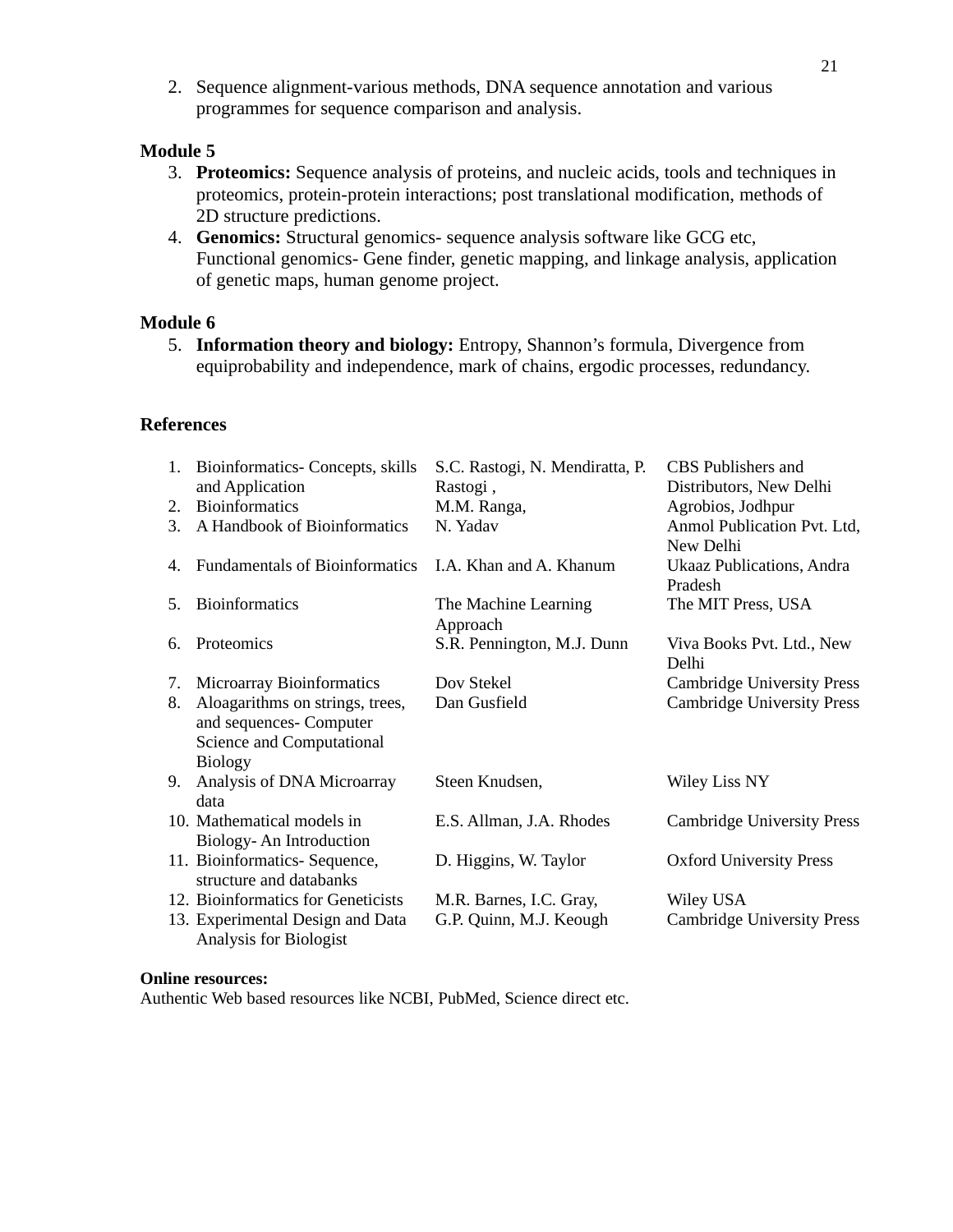#### **SEMESTER II**

### **BT 204 MICROBIOLOGY LAB**

### **Aim**

To train students on the basic techniques of microbiology

### **Course Objectives**

- The course gives an idea for the maintenance of laboratory and the practices that should be accomplished in a laboratory.
- The course explains the isolation and screening techniques of microbes and quality analysis of water.

# **Course outcome**

On completion of the course candidates will achieve the following objectives,

- A detailed knowledge of structure, function and application of microorganisms.
- Skills in handling microorganisms in the laboratory.
- An understanding of applications of microorganisms in the industry, health-care, environmental protection, food agriculture and research.

# **Course Content**

- 1. Isolation of bacteria from soil, water and air
- 2. Gram staining of bacteria
- 3. Microbial analysis of drinking water by MPN
- 4. Determination of dissolved oxygen of water
- 5. Estimation of Biological Oxygen demand (BOD) of wastewater or factory effluents, Determination of chemical oxygen demand (COD) of waste water
- 6. Estimation of nitrates in drinking water.
- 7. Study of bacterial flora of environment Laboratories, soil, water, fermented foods and spoiled foods, commercial samples of water and drinks etc,
- 8. Bacterial growth growth curve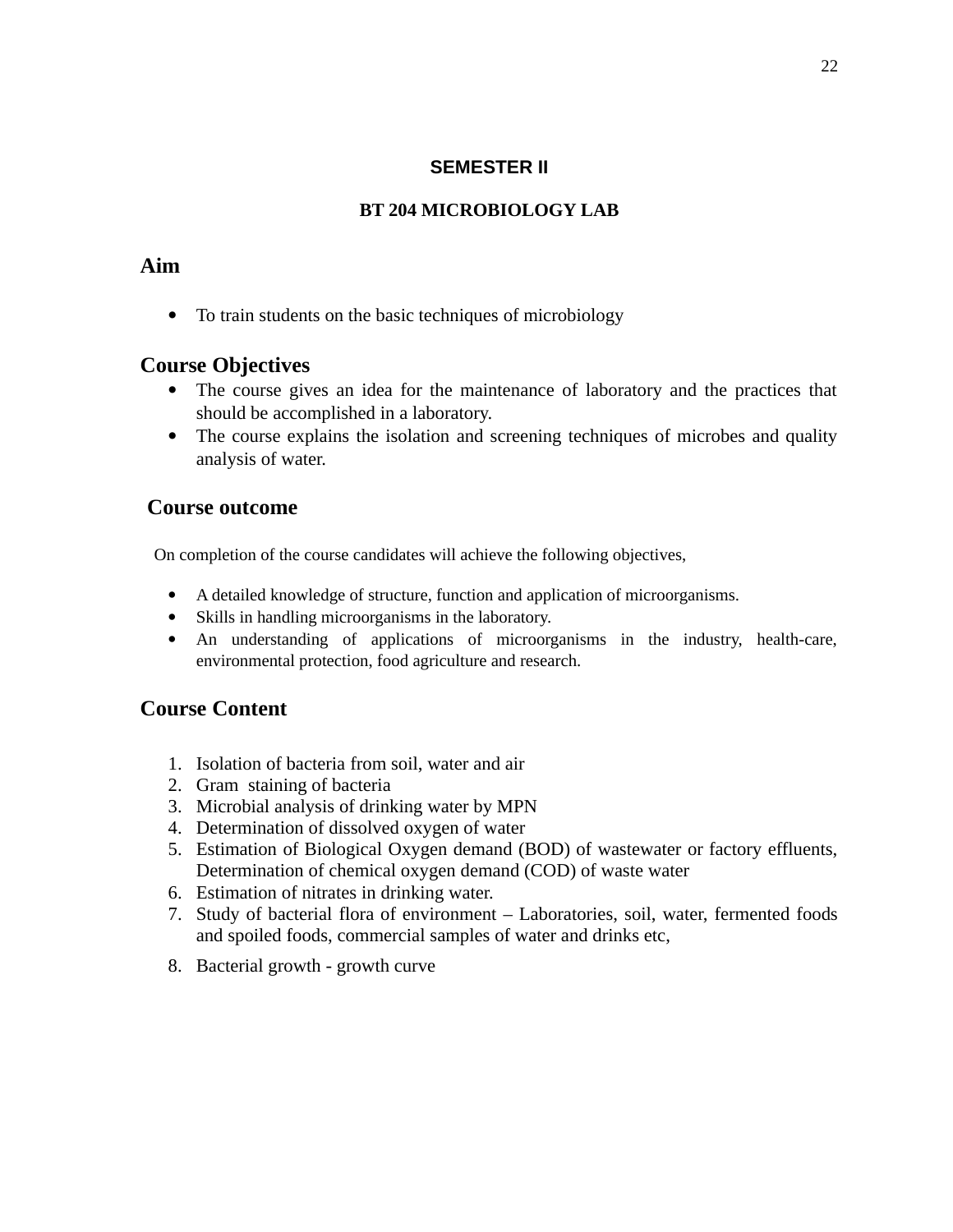#### **SEMESTER II**

#### **BT 205 MOLECULAR BIOLOGY LAB**

#### **Aim**

- To train students on the basic techniques of Molecular biology
- $\bullet$

### **Course Objectives**

 The course gives hands on training on the practical experiments and techniques in molecular biology

#### **Course outcome**

At the end of the course,

 The students will be made proficient in basic molecular biology skills and molecular biology laboratory techniques

### **Course Content**

#### **Laboratory techniques**

- 1. Preparation of Buffers arid solution for Molecular biology- TE buffer
- 2. Isolation of genomic DNA Preparation of Plasmid from known bacteria by alkaline lysis method- Preparation of solutions needed for the experiment
- 3. Estimation of DNA and purity checking by UV spectrophotometer
- 4. Agarose gel electrophoresis of plasmid and genomic DNA
- 5. Restriction analysis of plasmid DNA and evaluation of restriction sites
- 6. Construction of a recombinant plasmid Preparation of competent cells for transformation.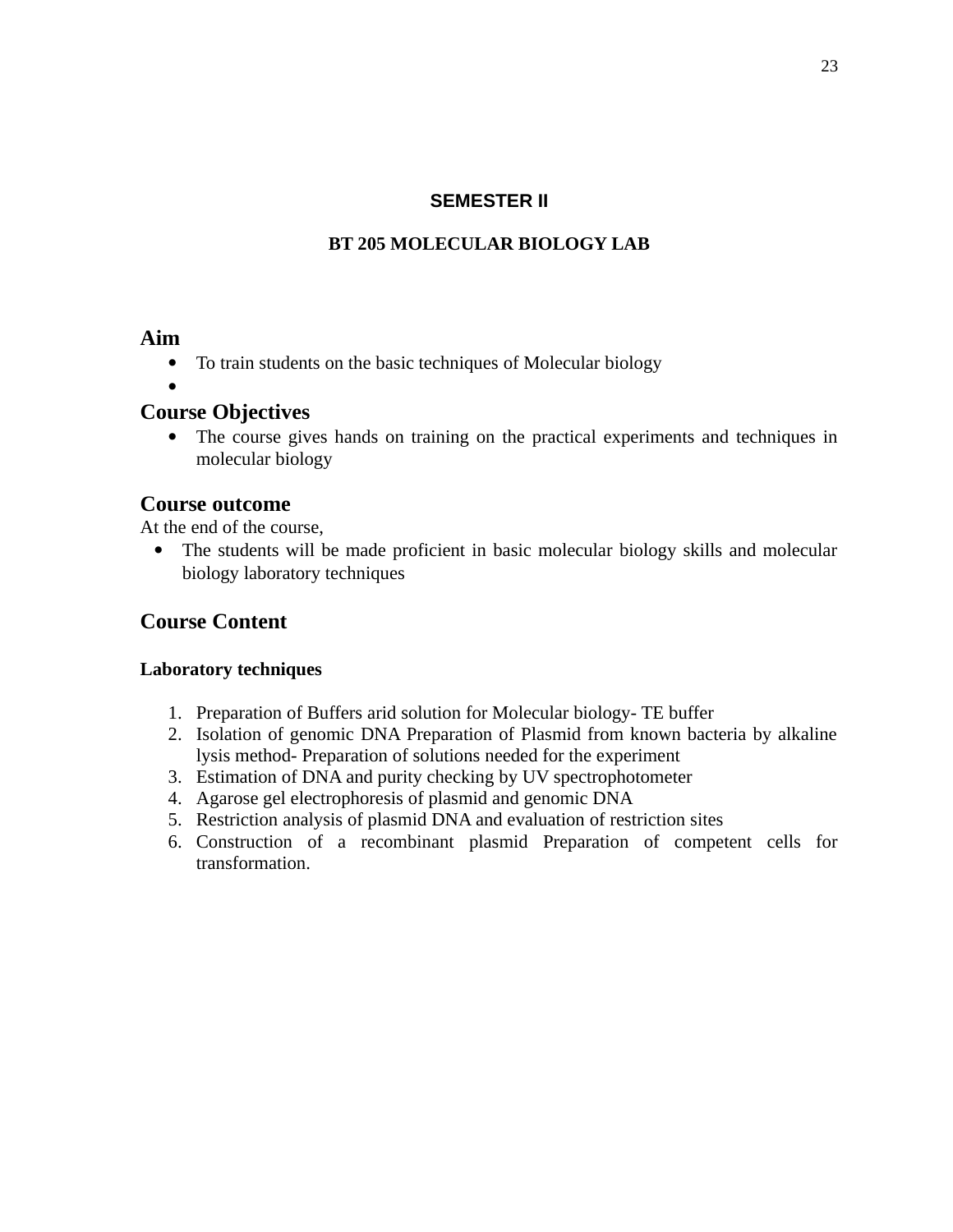### **SEMESTER III**

### **BT 301 PLANT BIOTECHNOLOGY**

### **Aim**

- To give an idea of plant tissue culture
- To introduce the various plant genetic engineering and transformations and its applications in various fields.

# **Course Objectives**

- It gives introduction to the various transformation techniques employed in plant systems.
- It also describes the application of genetically modified plants in the various fields of science.

# **Course Outcome**

At the end of the course,

- The students will gain an insight into the concepts and techniques of plant biotechnology and its application to crop plants
- They can also go for further research works during M.Phil and PhD courses

# **Course Content**

### **Module 1**

- 1. Plant cell -Plant cell and tissue and organ culture, principle historical background
- 2. Plant tissue culture practical application and conventional plant breeding
- 3. Tissue culture media composition and preparation- solid media and liquid media
- 4. Micro propagation of plants- initiation and maintenance of callus and suspension cultures- single cell clones.

### **Module 2**

- 5. Organogenesis and somatic embryogenesis in plant tissue culture- development of whole -plants - Root formation, transfer of plant lets to the soil, hardening
- 6. Advantages of micropropagation in agriculture and horticulture
- 7. Shoot-tip meristem culture raising virus free plants for rapid clonal multiplication of agricultural and horticultural plants

### **Module 3**

- 8. Cell suspension cultures and its application in the production of secondary metabolites and single cell clones
- 9. Embryo culture and embryo rescue
- 10. Protoplast technology -protoplast isolation, fusion, protoplast culture, somatic hybridization, selection of somatic hybrid cells, culturing and development of somatic hybrid plants, symmetric and asymmetric hybrids, cybrids - Application of somatic hybridization plant improvement and breeding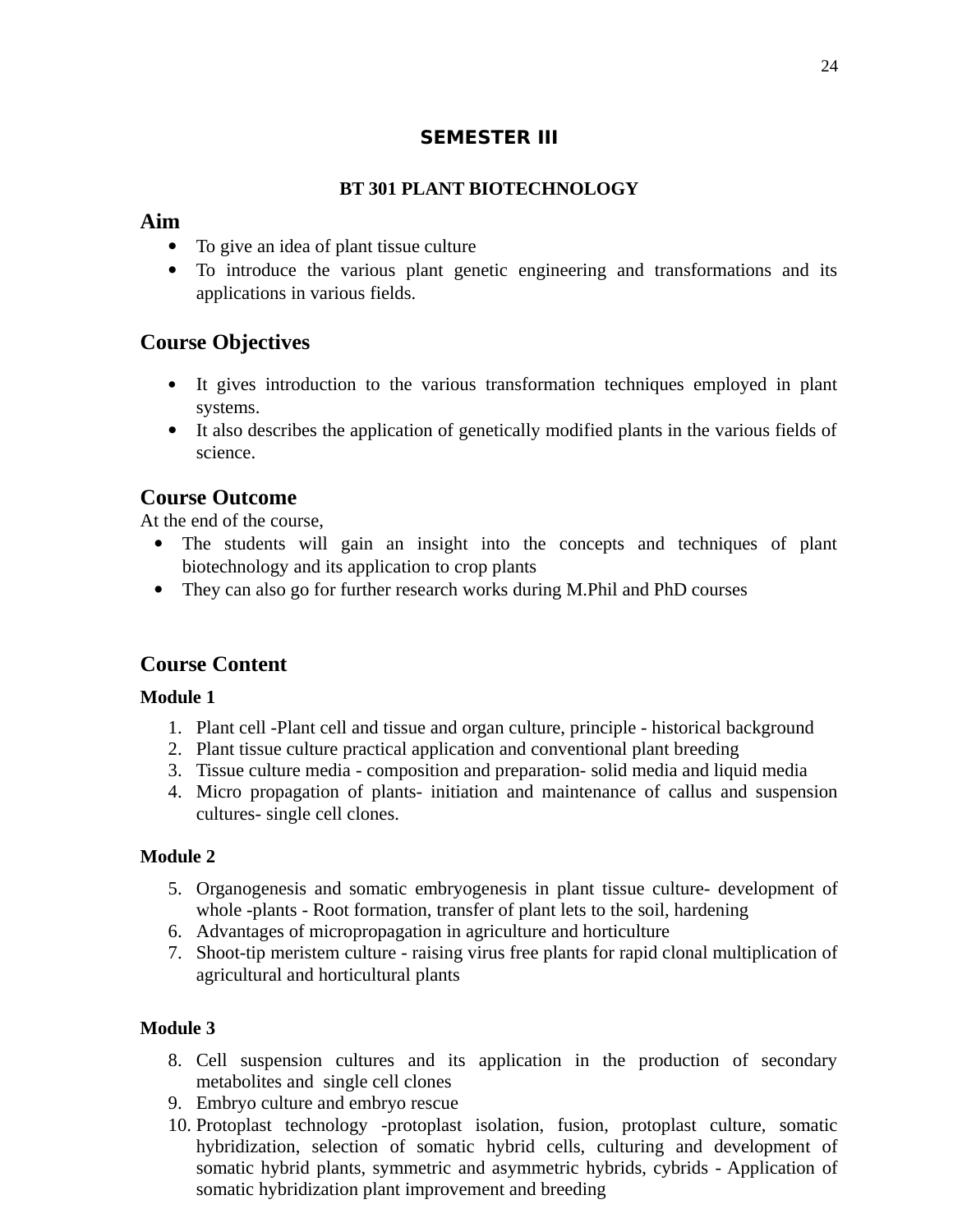#### **Module 4**

- 11. Somaclonal variation- significance in plant breeding
- 12. Production of haploid plants anther and pollen culture, homozygous plants and its importance in genetics and plant breeding
- 13. Cryopreservation of plant cells, tissues and organs for germplasm conservation

#### **Module 5**

- 14. Plant genetic engineering transgenic plants and its application in agriculture, different methods of plant genetic transformation
- 15. *Agrobacterium* mediated genetic engineering of plants, *Agrobacterium tumifaciens*, infection and molecular mechanism of tumor formation , Ti plasmids and RI plasmids, binary vectors, genetic markers, reporter genes and its application in genetic engineering,
- 16. Other methods of plant genetic transformation

#### **Module 6**

- 17. Metabolic engineering, Molecular plant breeding
- 18. Application of plant genetic engineering in agriculture, forestry and horticulture and industry, industrial application of transgenic plants, transgenic plants as bioreactors Chloroplast transformation.

#### **References**

| 1. | Modern Concepts of<br>Biotechnology                          | H.D. Kumar                        | Vikas Publishing House Pvt. Ltd., New<br>Delhi      |
|----|--------------------------------------------------------------|-----------------------------------|-----------------------------------------------------|
|    | 2. Role of Biotechnology in<br><b>Medicinal and Aromatic</b> | Irfan A. Khan and Atiya<br>Khanum | Ukaaz Publications, Hydreabad                       |
| 3. | Plants<br><b>Plant Tissue Culture</b>                        | Kalyan Kumar D.                   | New Central Book Agency (P) Ltd,<br>Calcutta        |
| 4. | An introduction to Plant<br>tissue Culture                   | M.K. Razdan                       | Oxford & IBH Publishing Co. Pvt.<br>Ltd., New Delhi |
| 5. | Biotechnology                                                | B.D. Sigh                         | Kalyan Publishers New Delhi                         |
| 6. | <b>Introduction to Plant</b><br>Biotechnology                | H.S. Chawla                       | Oxford & IBH Publishing Co. Pvt.<br>Ltd., New Delhi |
|    | 7. Plant Biotechnology Recent<br>Advances                    | P.C. Trivedi                      | Panima Publishing Corporation, New<br>Delhi         |
| 8. | Biotechnology                                                | J.E. Smith                        | <b>Cambridge University Press</b>                   |
| 9. | Plant Biochemistry and                                       | Hans, Walter Held                 | Oxford, NY                                          |
|    | <b>Molecular Biology</b>                                     |                                   |                                                     |
|    | 10. Plant Cell, Tissue, and                                  | O.L. Gamborg, G.C.                | Narasa Publishing House, New Delhi                  |
|    | Organ Culture-Fundamental                                    | Philips                           |                                                     |
|    | Methods                                                      |                                   |                                                     |

#### **Online resources**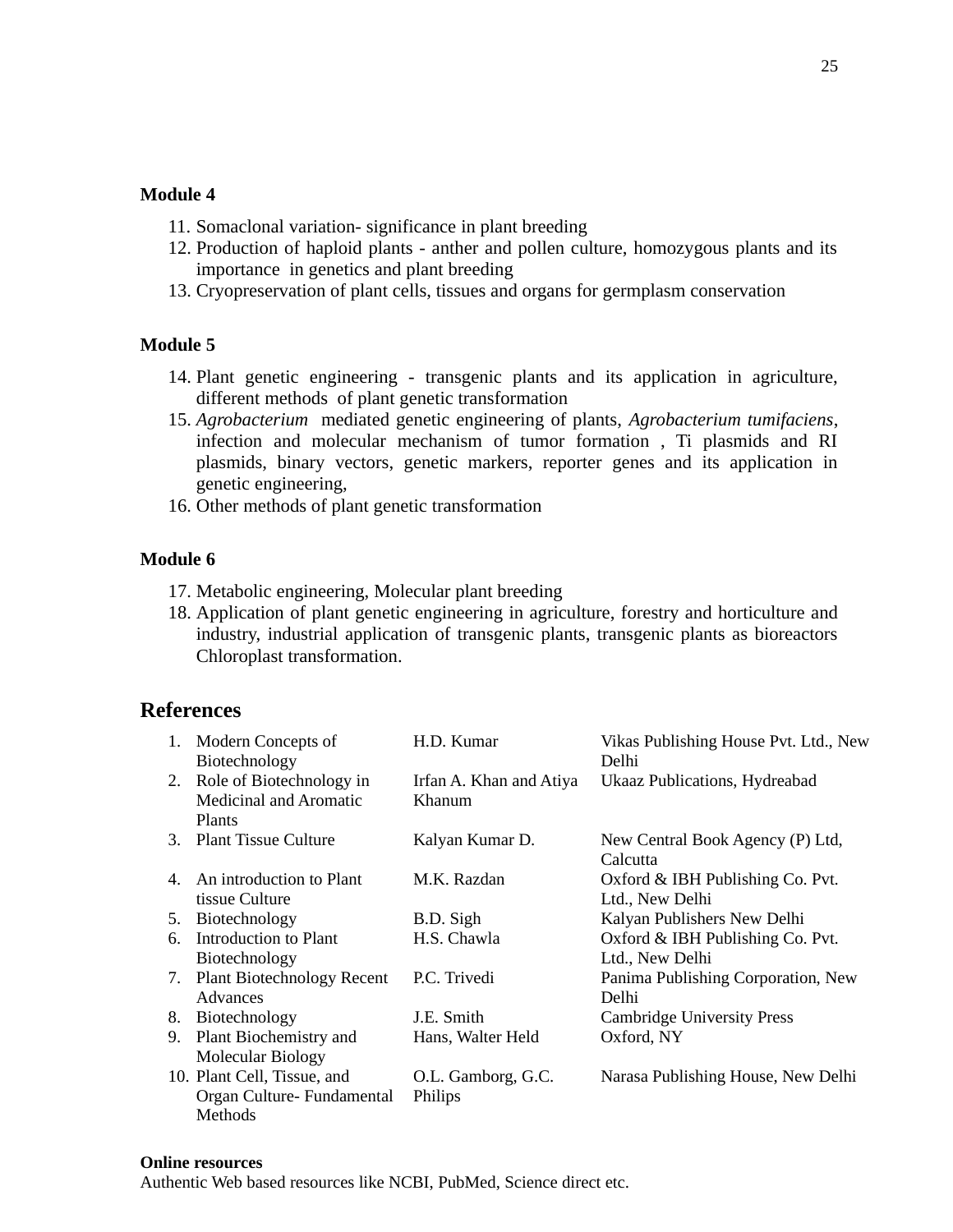# **SEMESTER III**

# **BT 302 ANIMAL BIOTECHNOLOGY**

# **Aim**

- To give an idea of animal tissue culture
- To introduce the various genetic and transformation techniques in animals and and its applications in various fields.
- $\bullet$

# **Course Objectives**

- It gives introduction to the various transformation techniques employed in animal systems.
- It also describes the application of genetically modified animals in the various fields of science.
- The techniques of animal cell culture and its industrial and medical applications are described.

# **Course Outcome**

At the end of the course,

- The students will gain an insight into the concepts and techniques of animal biotechnology and its wide industrial and medicinal applications.
- They can also go for further research works during M.Phil and PhD courses

# **Course Content**

### **Module 1**

- 1. Animal cell structure and organization, animal physiology.
- 2. Animal cell culture- Equipments and facilities for animal cell culture. Media and its preparation, pH and pH maintenance in culture media, role of carbon dioxide, serum and- serum free media, artificial media.

### **Module 2**

- 3. Types of animal cell culture- primary and secondary cell culture, development cell lines or established cultures.
- 4. Biological characterization of cell cultures, contact inhibition, cell transformation, cancer cells, indefinite cell lines.
- 5. Measurement of cell viability, cytotoxicity.
- 6. Screening of cytotoxic compounds and its importance.

### **Module 3**

- 7. Basic techniques of mammalian cell culture, methods of sub culturing.
- 8. Scaling up of cell cultures, bioreactors for animal cell cultures.

### **Module 4**

9. Application of animal cell culture- industrial application, and clinical application-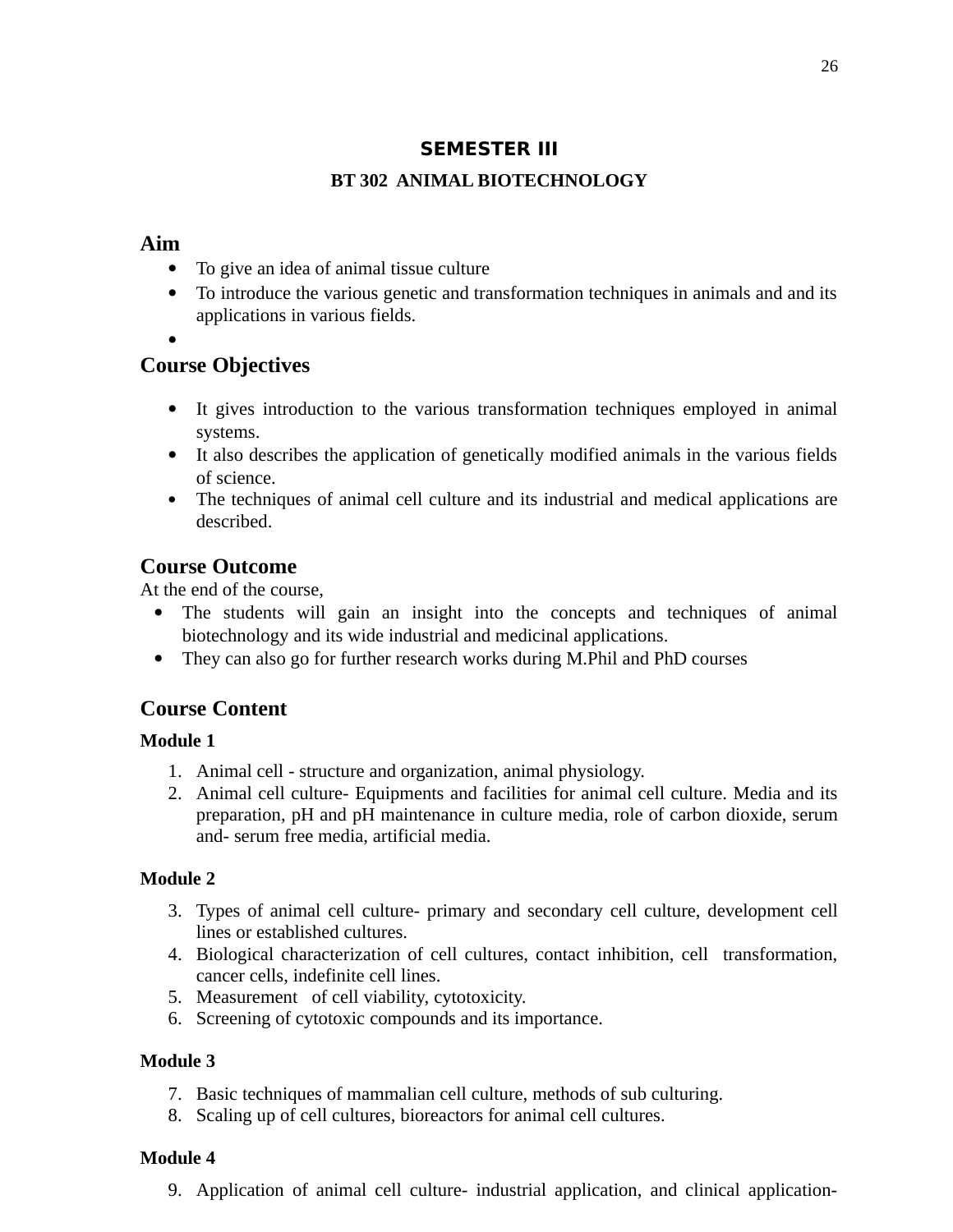production. Stem cell research- types of stem cells, application of stem cells.

10. Somatic cell genetics, animal cloning and micromanipulation, apoptosis.

#### **Module 5**

- 11. Genetic engineering of farm animals cloning vectors, viral vectors.
- 12. Methods of genetic transformations.
- 13. Transgenic animals and its uses.

#### **Module 6**

- 14. Gene therapy- methods of gene therapy
- 15. Ethical issues in animal biotechnology.

# **References**

| 1. | <b>Modern Concepts of</b>         | H.D. Kumar            | Vikas Publishing House Pvt. Ltd., New   |
|----|-----------------------------------|-----------------------|-----------------------------------------|
|    | Biotechnology                     |                       | Delhi                                   |
| 2. | Biotechnology-                    | S.S. Purohit &        | Agrobotanica, India                     |
|    | Fundamentals and                  | S.KMathur             |                                         |
|    | <b>Applications</b>               |                       |                                         |
| 3. | <b>Agricultural Biotechnology</b> | S.S Puroht            | Agrobotanica, India                     |
| 4. | Fungi in Biotechnology            | Anil Prakash          | CBS Publishers, New Delhi               |
| 5. | Biotechnology                     | <b>B.D</b> Singh      | Kalyan Publishers, New Delhi            |
| 6. | Biotechnology                     | <b>J.E</b> Smith      | <b>Cambridge University Press</b>       |
| 7. | Biotechnology                     | D. Balasubramanium,   | University Hydrabad                     |
|    |                                   | etal K.Dharnmalingam, |                                         |
|    |                                   | K.Jayaraman.          |                                         |
| 8. | Animal Cell Culture               | John R.W. Masters     | <b>Oxford University Press</b>          |
| 9. | Culture of Animal Cells           | R.Ian Fresheny,       | <b>Wiley Liss Publication, New York</b> |

#### **Online resources**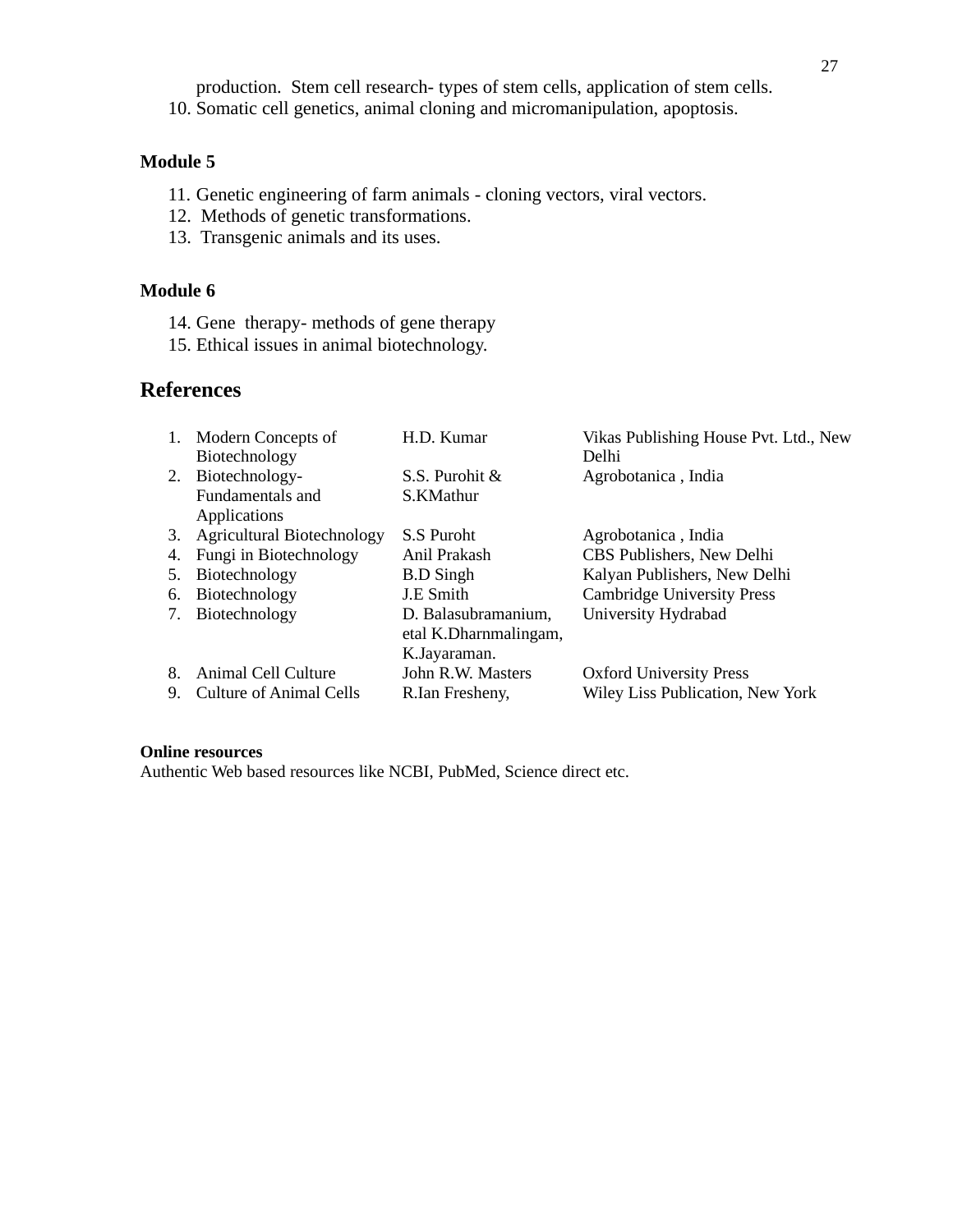# **SEMESTER III**

### **BT 303 GENETIC ENGINEERING**

### **Aim**

 To acquaint the students to the versatile tools and techniques employed in genetic engineering and recombinant DNA technology.

### **Course objectives**

- To illustrate creative use of modern tools and techniques for manipulation and analysis of genomic sequences.
- To expose students to application of recombinant DNA technology in biotechnological research.
- To train students in strategizing research methodologies employing genetic engineering techniques.

### **Course outcome**

At the end of the course,

• The student will achieve a sound knowledge on methodological repertoire which allows them to innovatively apply these techniques in in basic and applied fields of life science researches.

### **Course content**

### **Module 1**

- 1. Genetic engineering as tool in biotechnology.
- 2. Milestones in the development of genetic engineering. Application of genetic engineering in biotechnology.
- 3. Molecular tools in genetic engineering vectors, enzymes restriction endonuclease.
- 4. DNA ligase, acid phosphatase and other DNA modifying enzymes.
- 5. Restriction enzymes restriction analysis of genomes- restriction sites- cloning of blunt end DNA, adapters.

### **Module 2**

- 6. DNA libraries- cDNA library. Genomic Library- Preparation of cDNA libraries and Genomic DNA libraries application of DNA libraries.
- 7. Gene cloning, gene expression.
- 8. DNA analysis: labeling of DNA and RNA probes. Southern and fluorescence *in situ* hybridization, DNA fingerprinting, chromosome walking.

### **Module 3**

9. Techniques for gene expression: Northern and Western blotting, Gel retardation technique, DNA foot printing, Primer extension, S1 mapping, Reporter assays.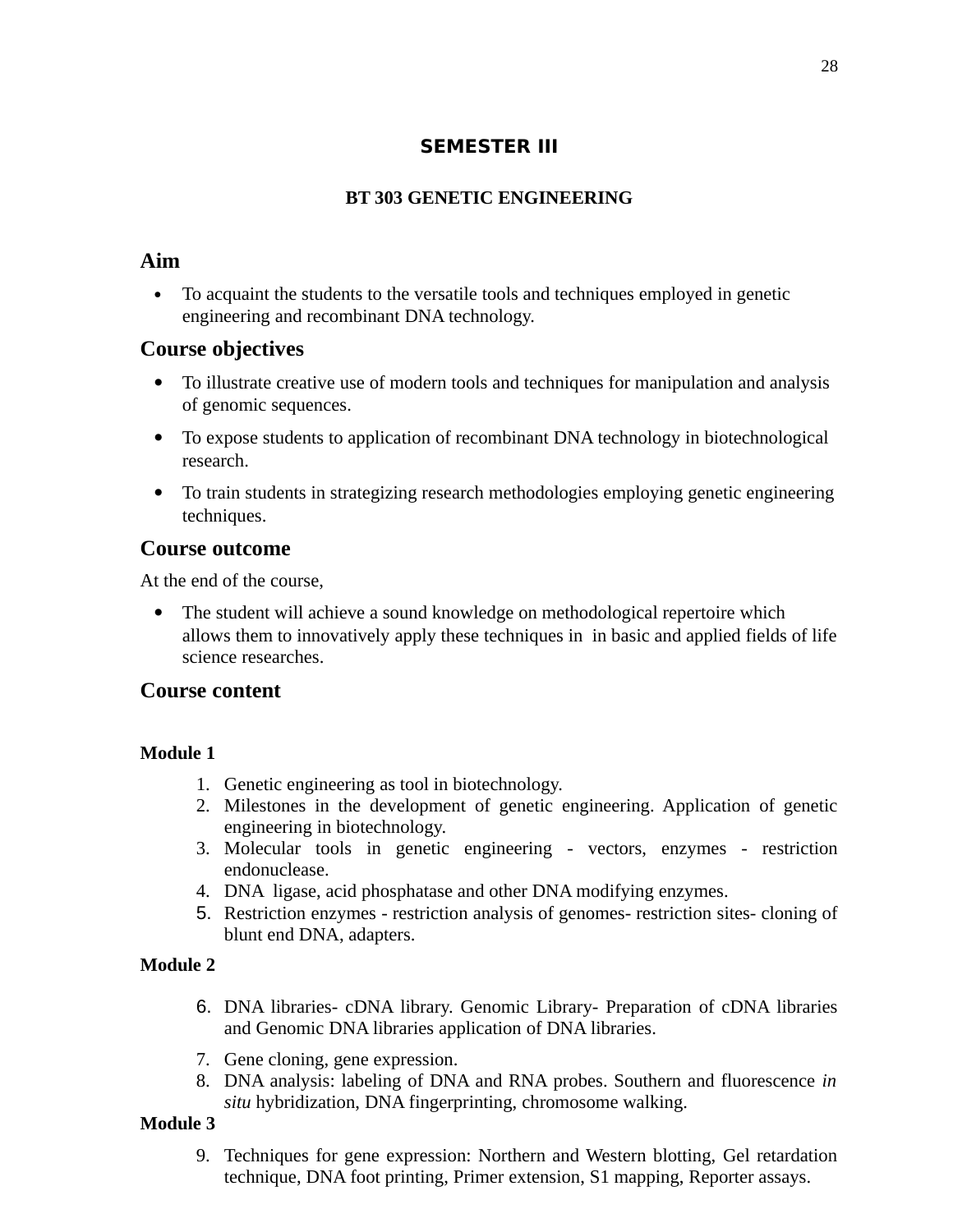- 10. DNA sequencing and sequence assembly. Maxam-Gilbert's and Sanger's methods, techniques of in vitro mutagenesis, Site-directed mutagenesis, gene replacement and gene targeting, Shot gun sequencing, chemical synthesis of oligonucleotides; sequencing strategies for large genomes.
- 11. PCR- Principle and applications , Various types PCR.

#### **Module 4**

- 12. DNA mapping and DNA fingerprinting: Physical and molecular mapping, Hybridization and PCR based methods of fingerprinting.
- 13. Vectors- and its uses in Genome sequencing.
- 14. Cloning for gene expression- industrial production of animal and plant proteins in microbes - industrial application of genetic engineering- industrial production of recombinant proteins.

#### **Module 5**

- 15. Genetic engineering of eukaryotes- genetic engineering of plants and animalsvectors used for transformations - shuttle vectors.
- 16. Protein engineering Metabolic Engineering, site directed mutagenesis.
- 17. Application of genetic engineering in gene expression studies.
- 18. Transgenic and gene knockout technologies to study molecular biology, chromosome engineering.

#### **Module 6**

- 19. Molecular markers. DNA based and **PCR based markers** , RFLP, RAPD,RLGS, AFLP STS, EST, SSCP, VNTR, Multi locus probes, Microsatellites and minisatellites, STMS, DAF, AP-PCR .
- 20. Gene therapy.

### **References**

| 1. | Biotechnology            | S.S. Purohit & S.K  | Agrobotanica, India         |
|----|--------------------------|---------------------|-----------------------------|
|    | -Fundamentals and        | Mathur              |                             |
|    | <b>Applications</b>      |                     |                             |
| 2. | Agricultural             | S.S. Purohit        | Agrobotanica, India         |
|    | Biotechnology            |                     |                             |
| 3. | Biotechnology            | S.S. Purohit & S.K. | S.S. Purohit & S.K Mathur   |
|    | -Fundamentals and        | Mathur              |                             |
|    | <b>Applications</b>      |                     |                             |
| 4. | Molecular Biotechnology  | S.B. Primrose       | Panima Publishing           |
|    |                          |                     | Corporation, New Delhi      |
| 5. | Text Book of             | C.R. Chhatwal       | Anmol Publications pvt Ltd, |
|    | Biotechnology            |                     | New Delhi                   |
| 6. | <b>Applied Molecular</b> | R.L. Miesfeld,      | Wiley Liss , New York       |
|    | Genetics                 |                     |                             |

#### **Online resources**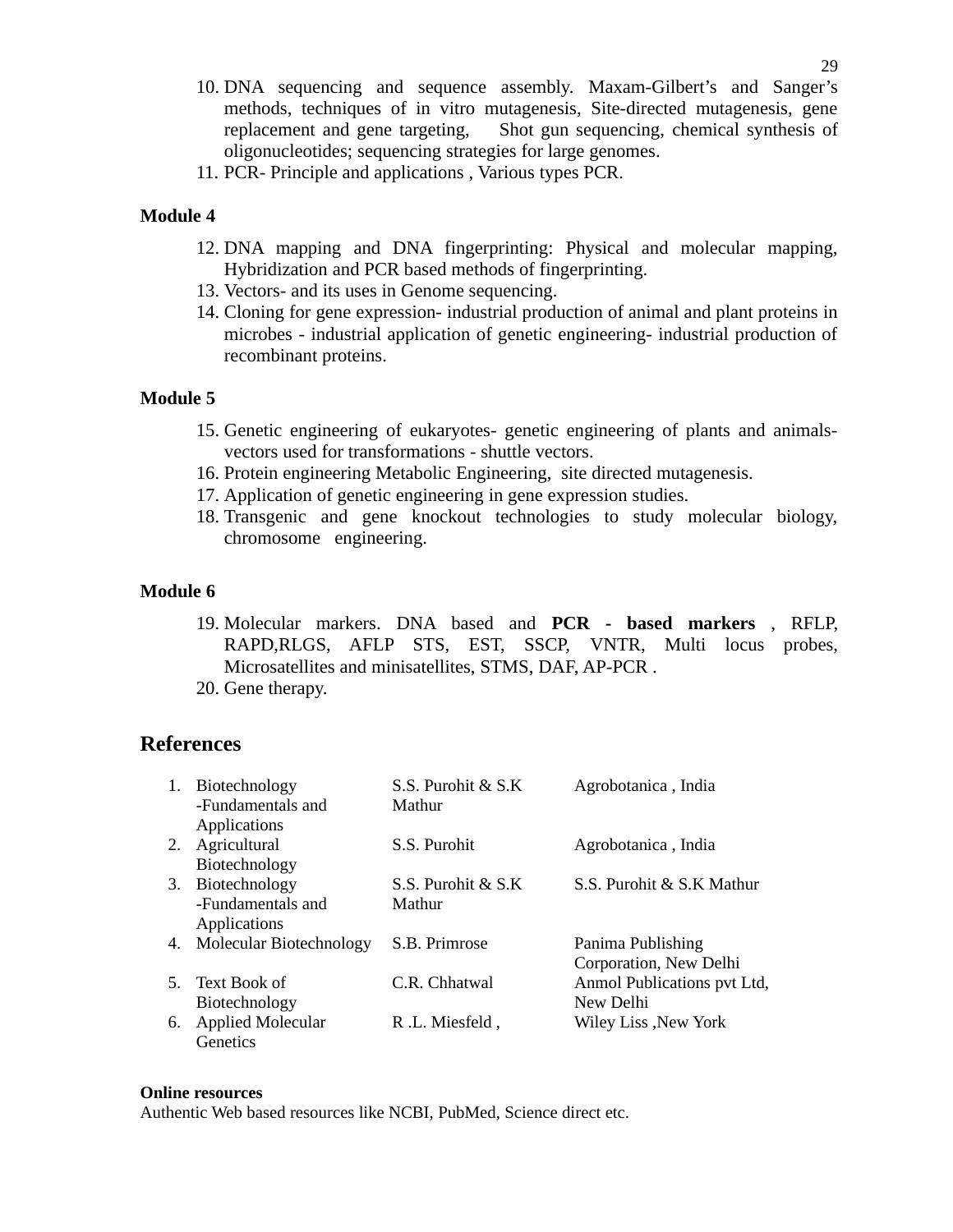### **SEMESTER III**

### **Practicals**

### **BT 304 PLANT BIOTECHNOLOGY/ ANIMAL BIOTECHNOLOGY LAB**

### **Aim**

To train students on basic and plant and animal cell and tissue culture techniques.

# **Course Objectives**

The course gives hands own experience in the tissue culture of plant and animal cells.

### **Course outcome**

At the end of the course,

- The student will be well versed with the theoretical as well as practical background knowledge in plant and animal sciences need for understanding plant and animal biotechnology.
- The will gain working knowledge of laboratory techniques used in plant biotechnology.

# **Course Content**

### **Laboratory techniques**

- 1. Preparation tissue culture Media, methods surface sterilization of explants
- 2. Stock preparation and calculations
- 3. Organ culture. Induction of callus, callus propagation, Organogenesis and transfer of plantlets to soil
- 4. Protoplast isolation, cell counting viability studies
- 5. Culturing of protoplast and regeneration of plants/ tissues from protoplasts
- 6. Production of haploids by anther culture, cytological examination of chromosomes in regenerated plants
- 7. Estimation of phenols from callus cultures
- 8. Preparation media for animal cell culture, sterilization by membrane filtration
- 9. Cell counting and viability checking by vital staining Sub culturing
- 10. Cytological examination of cultured cells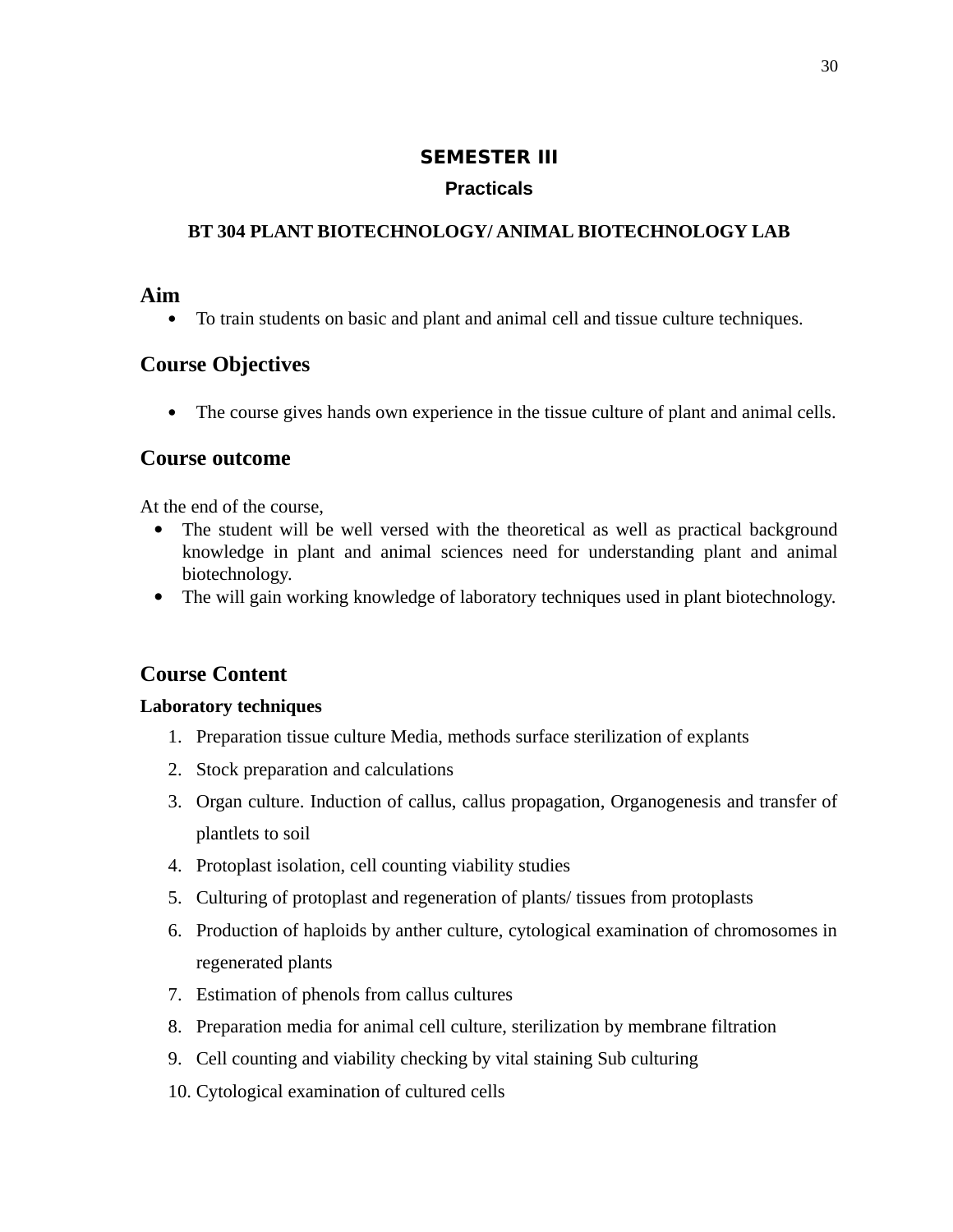### **SEMESTER III**

### **Practicals**

### **BT 305 GENETIC ENGINEERING LAB**

### **Aim**

To introduce the students to the concepts and practice of genetic engineering.

# **Course Objectives**

- To understand the basics of genetic engineering.
- To learn different methodologies in genetic engineering.
- To enable students to design a cloning experiment.

# **Course Outcome**

At the end of the course,

 Students obtain a thorough knowledge in basic Molecular biology and genetic engineering methods practiced in research.

# **Course content**

### **Laboratory techniques**

- 1. Isolation of plasmids and purification
- 2. Electrophoretic separation of plasmid by agarose gel electrophoresis
- 3. Quantification and quality checking by UV spectrophometry and electrophoresis
- 4. Restriction analysis and construction of restriction map of plasmid
- 5. Preparation of competent *E.coli* cells, Construction of recombinant plasmid
- 6. Genetic Transformation of *E.coli* with a recombinant plasmid
- 7. Screening transformed cells for the presence of recombinant plasmid and gene
- 8. Transformation frequency and cloning efficiency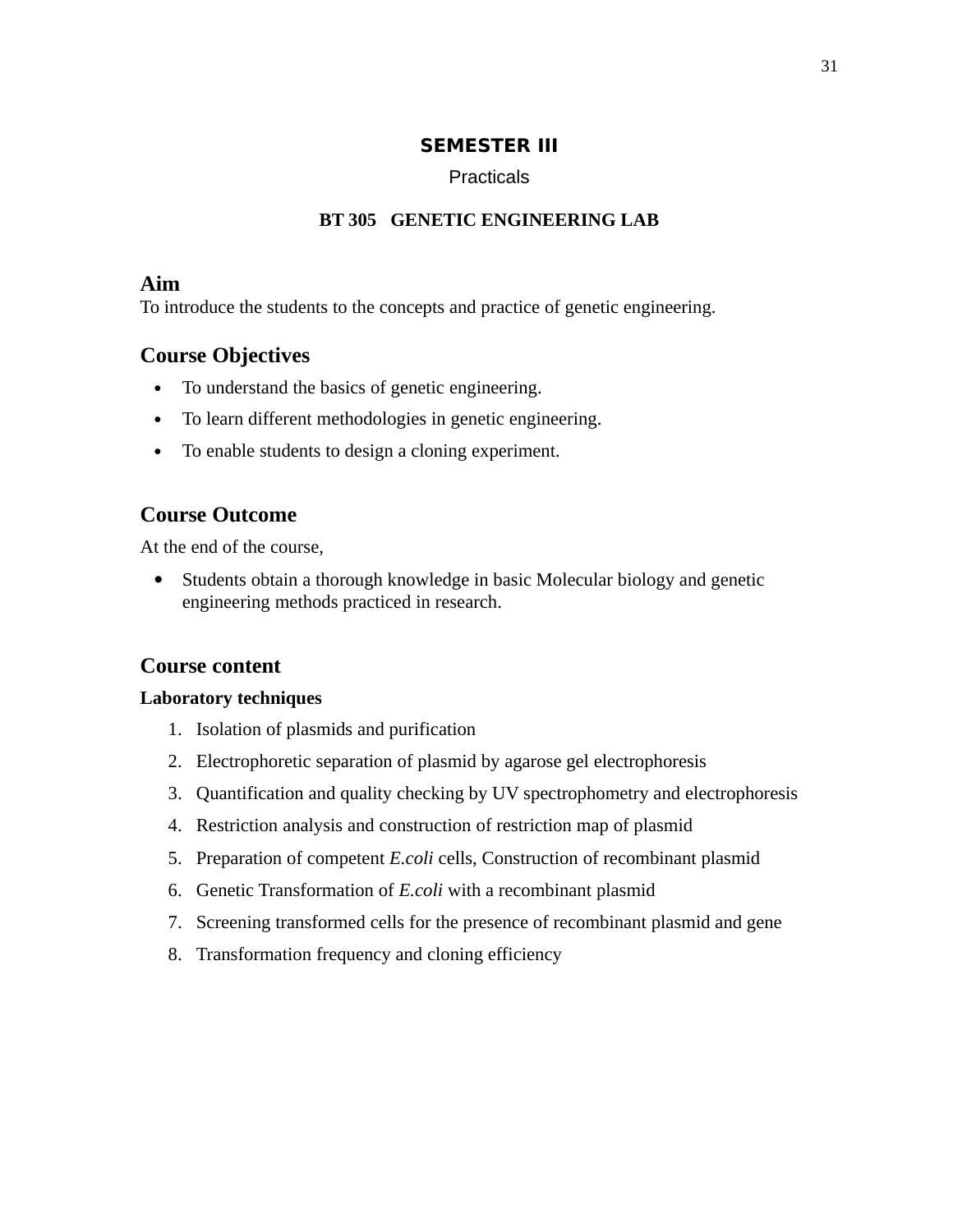# **SEMESTER IV**

### **BT 401 IMMUNOLOGY**

# **Aim**

- To get introduced to the principles of immune systems of animals.
- To introduce to the world of molecular and diagnostic techniques of immunology, immunotechniques and its application.

# **Course Objectives**

- This course is designed to impart the students the importance of immunology and its theoretical aspects and on the principles of immunology and immunotechnology
- The application of immunology in medicines is also dealt with.
- It also explains the various antigen-antibody reactions involved in diseases, stem cell technology and vaccine development.

# **Course Outcome**

At the end of the course the students will,

- Get a deep foundation in the immunological processes.
- Students will gain knowledge on how the immune system works and also on the immune system network and interactions during a disease or pathogen invasion.

# **Course Content**

### **Module 1**

- 1. History and scope of immunology. Types of immunity- innate, acquired, passive and active. Brief account on Immune system, Physiology of immune response- HI and CMI specificity and memory. Antigen-antibody reactions. Antigens- types- hapten.
- 2. Immunoglobulins- structure, distribution and function.

### **Module 2**

- 3. Lymphoid tissues- ontogeny and physiology of immune system- origin and development, differentiation of lymphocytes.
- 4. Antigen distribution in population- HLA in human health and disease. Transplantation immunity- organ transplantation and HLA tissue typing.

### **Module 3**

- 5. Effector mechanisms in immunity- macrophage activation. Cell mediated cytotoxicity.
- 6. Humoral and cell mediated immunity, Hypersensitivity reactions. Cellular interactions in human response.

### **Module 4**

7. Antigen recognition. Lymphocyte activation, colonal proliferation, differentiation.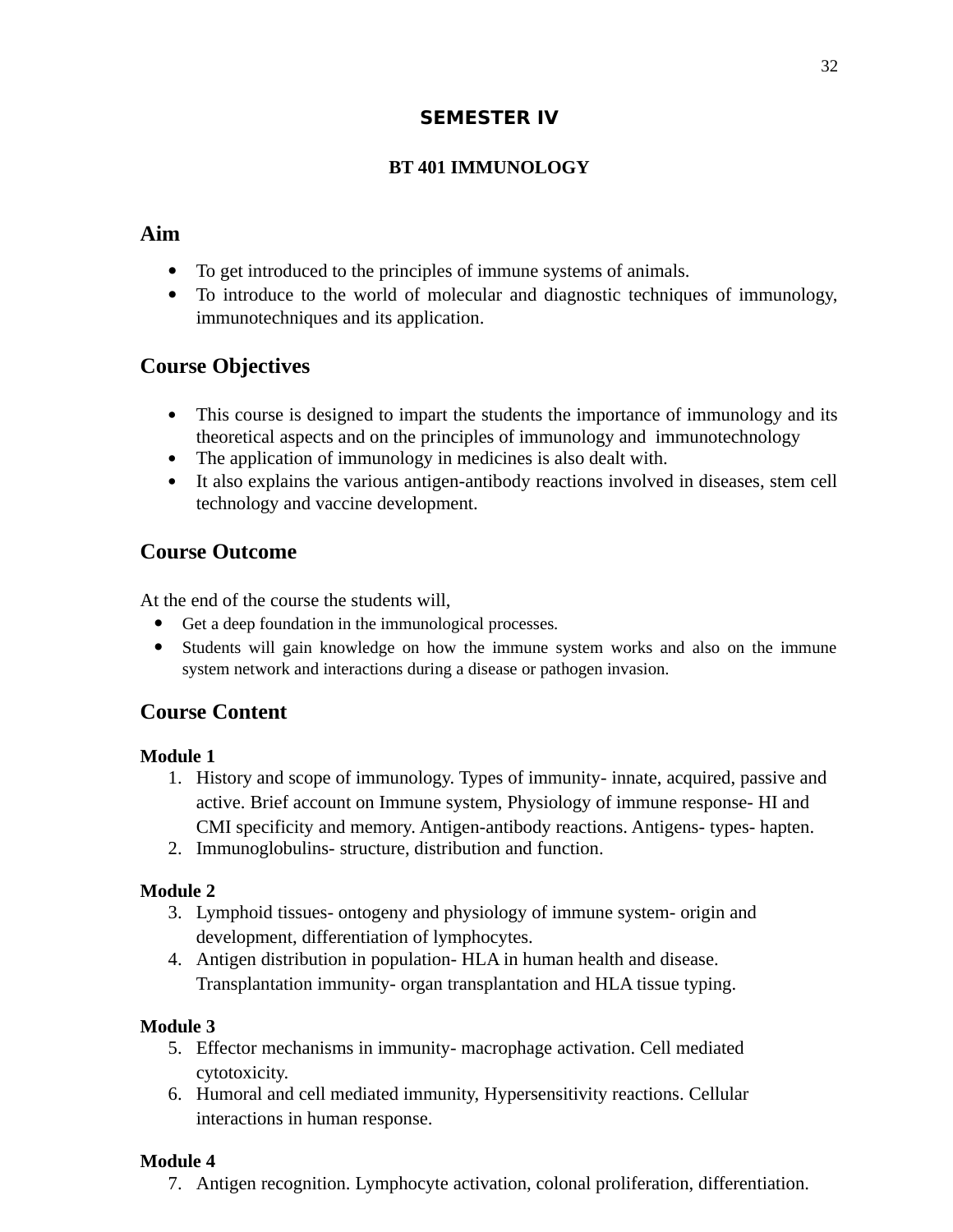8. Cytokines in immunity, Interleukines and their role.

#### **Module 5**

- 9. Genetic Immuno regulations. Introduction to tumour immunology, autoimmune disorders.
- 10. Use of transgenic animals in immunology, experimental immunology, vaccine, development, stem cell technology. Immunodiagnostics.

#### **Module 6**

- 11. Hybridoma technology and monoclonal antibody production, application and their uses. Cloning for vaccine development
- 12. Immunotechniques ELISA, RIA, Immuno-electrophoresis, Immuno Diffusion, Western Blotting.

### **References**

| 1. | Immunology                 | Joshi. Osma            | Agro Botanica N.Delhi |
|----|----------------------------|------------------------|-----------------------|
| 2. | Instant notes in           | Lydyard, helean,       | Viva Books N.Delhi    |
|    | Immunology                 | Fanger                 |                       |
|    | 3. An introduction to      | CV Rao                 | Narosa N.Delhi        |
|    | Immunology                 |                        |                       |
| 4. | Immunology                 | Janus Kuby             | Freeman NY            |
| 5. | Principles of cellular and | Jonathan Austin,       | Oxford NY             |
|    | molecular Immunology       | Kathyryn Wood          |                       |
| 6. | Immunology                 | Goldsby, Kindt,        | Freeman NY            |
|    |                            | Osborne, Janus Kuby    |                       |
| 7. | Medical Immunology         | Parslow, Stites, Tera, | Mc Graw Hill NY       |
|    |                            | Imboden                |                       |
| 8. | Cellular and molecular     | Abbas, Lichman,        | Harcourt & Brace Co.  |
|    | Immunology                 | Pobea.                 |                       |

#### **Online resources**

Authentic Web based resources like NCBI, PubMed, Science direct etc.

### **SEMESTER IV**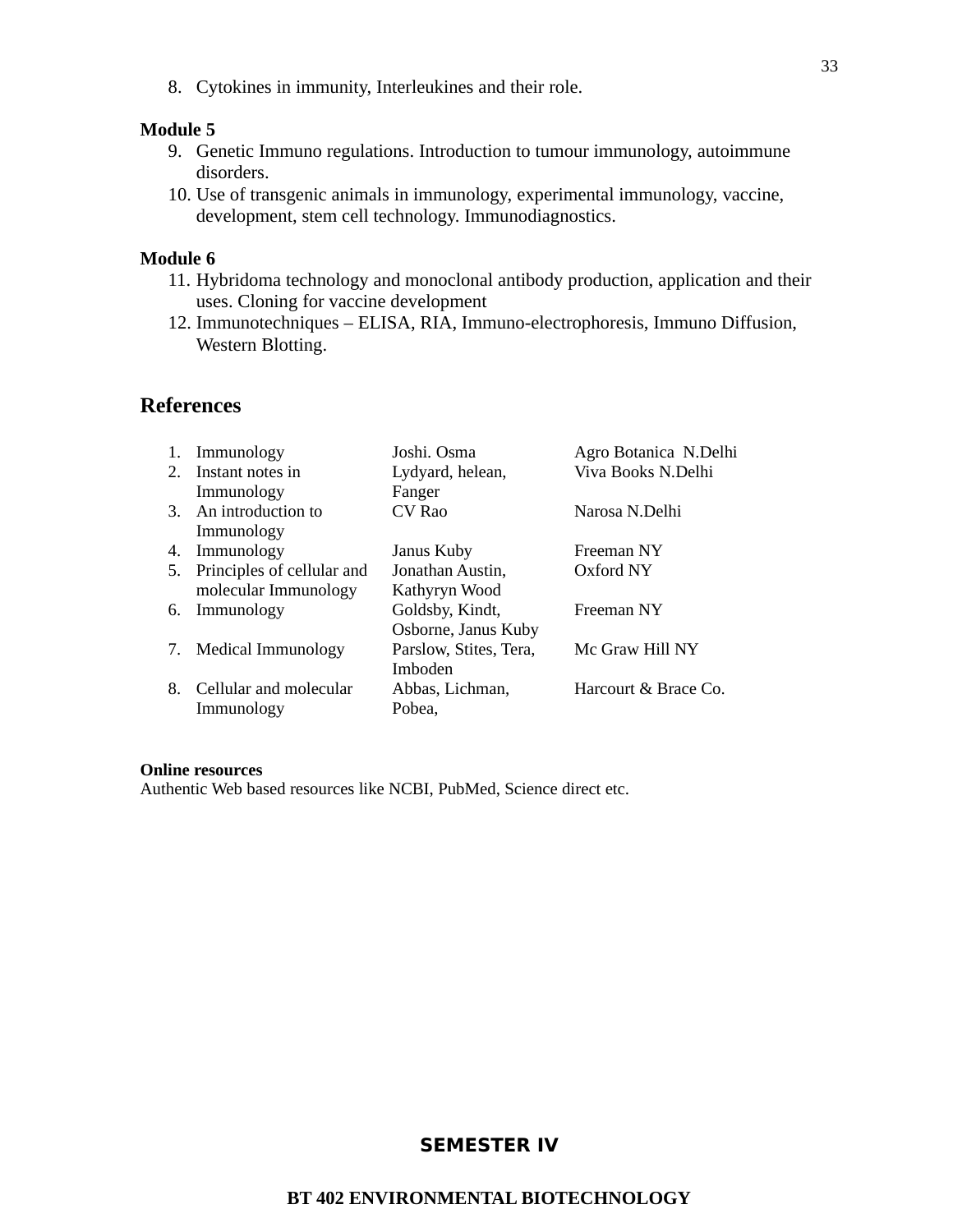### **Aim**

 To give an introduction to the various aspects of environmental biotechnology to students.

# **Course Objectives**

The course explains the application of biotechnology in environment.

### **Course outcome**

At the end of the course the students will,

- Obtain knowledge on basic principles and technologies of decontamination of persistent organic pollutants (dangerous contaminants of the environment) mainly by means of the biological approaches i.e. using bioremediation etc.
- The students will know about the principles and techniques underpinning the application of biosciences to the environment

# **Course Content**

### **Module 1**

- 1. Issues and scopes of environmental biotechnology.
- 2. Pollution- types of pollution, methods for measurement of pollution, Environmental management-problem solving approaches- its limitations.

### **Module 2**

- 3. Biological wastewater treatment- Waste water characterization: COD, BOD,
- 4. Inorganic constituents, solids, biological components.
- 5. Principles and aims of biological wastewater treatment processes,
- 6. Biochemistry and microbiology of inorganic phosphorus and nitrogen removal.

### **Module 3**

- 7. Suspended growth technologies: Activated sludge, oxidation ditches, waste stabilization ponds etc. Fixed film technologies: Trickling filters, rotating biological contactors, fluidized bed etc.
- 8. Anaerobic waste water treatment systems: RBC, UASB, Anaerobic filters.

### **Module 4**

- 9. Environmental problems and treatment of industrial waste waters: Distillery, tannery, paper pulp etc.
- 10. Toxicity testing in waste water treatment plants.
- 11. Solid waste management: Anaerobic digestion, Composting.

### **Module 5**

12. Biodegradation of organic pollutants: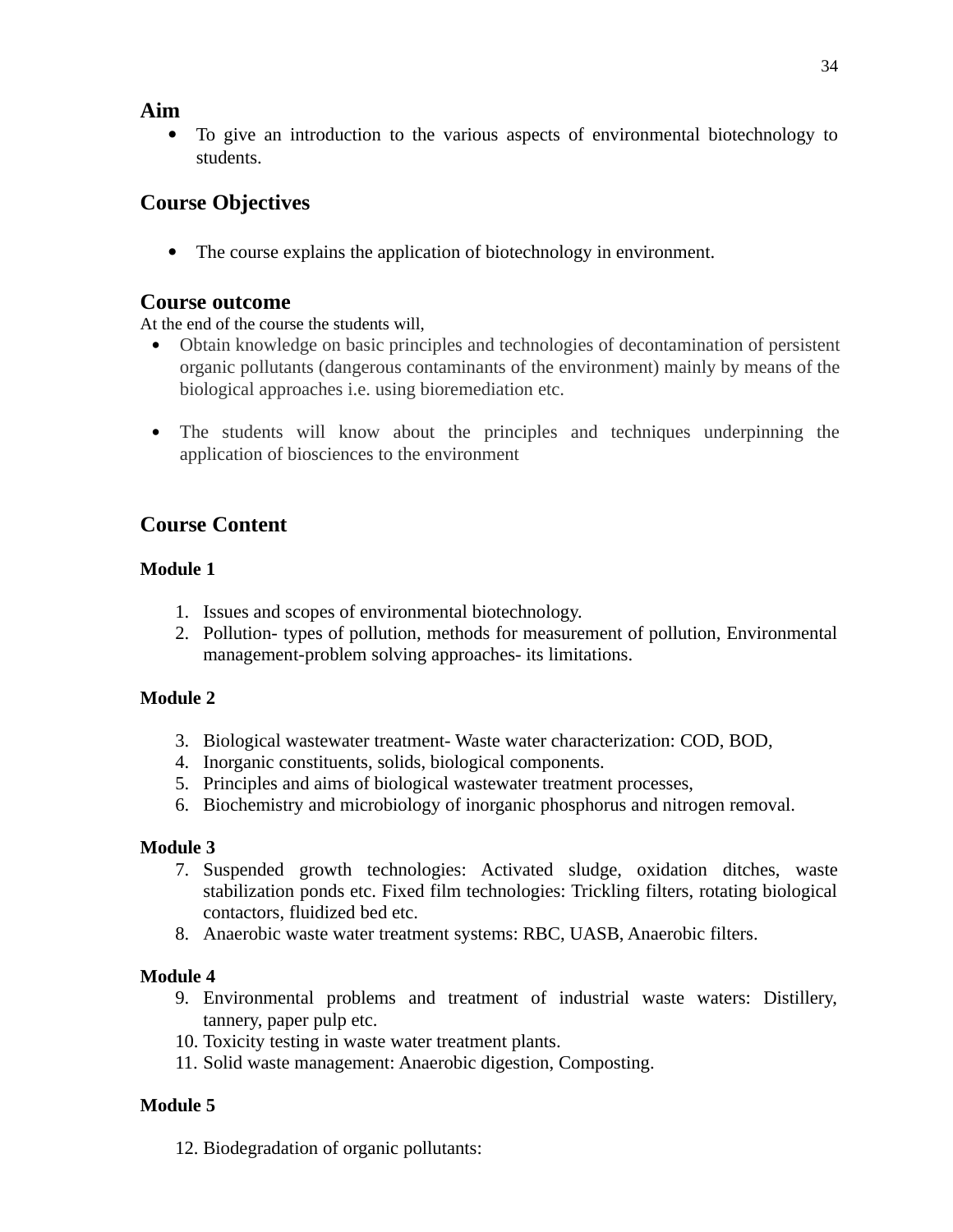Mechanisms and factors affecting biodegradation. Pollution problems and biodegradation of simple aliphatic, aromatic, polycyclic aromatic hydrocarbons, halogenated hydrocarbons, azo dyes, lignin and pesticides.

13. Bioremediation: Biostimulation and bioaugmentation , *In situ* and *ex situ* bioremediation technologies for various pollutants and sites. Bioremediation of oil spills and heavy metal pollution. Use of GMO in bioremediation. Biofilteration of polluted air.

#### **Module 6**

- 14. Biogeotechnology: Bioleaching of metals, biobeneficiation, microbially enhanced oil recovery, biodesulfurization of coal.
- 15. Microbes in the environment- Biofilms and its relevance in microbial survival, its effect in the environment.
- 16. Microbial Insecticides: Biopesticides. Bacterial, fungal and viral insecticides

### **References**

| 1.             | Biotechnology $-$<br>Fundamentals and                                     | <b>SS Purohit</b><br><b>SK Mathur</b>               | Agrobotanica, India                                   |
|----------------|---------------------------------------------------------------------------|-----------------------------------------------------|-------------------------------------------------------|
| 2.             | application<br>Agricultural<br>Biotechnology                              | <b>SS Purohit</b>                                   | Agrobotanica, India                                   |
| 3.             | Concepts in<br>Biotechnology                                              | Balasubraminan, Bryce,<br>Dhramalingam,<br>Jayraman | UTY Press. Hydrabad                                   |
| 4.<br>5.<br>6. | Fungi In Biotechnology<br>Biotechnology<br>Environmental<br>Biotechnology | Anil Praksah<br><b>BD</b> Singh<br>Alan Scragg      | CBS N. Delhi<br>Kalyani Publishers<br>Longman England |
| 7.<br>8.       | <b>Biotechnology Unzipped</b><br>Biotechnology                            | EricS grace<br>JE Smith                             | UTY Press. Hydrabad<br>Cambridge UTY Press            |

#### **Online resources**

Authentic Web based resources like NCBI, PubMed, Science direct etc.

### **SEMESTER IV**

**BT 403 FOOD AND DAIRY BIOTECHNOLOGY/ BASICS OF BIOPROCESS TECHNOLOGY**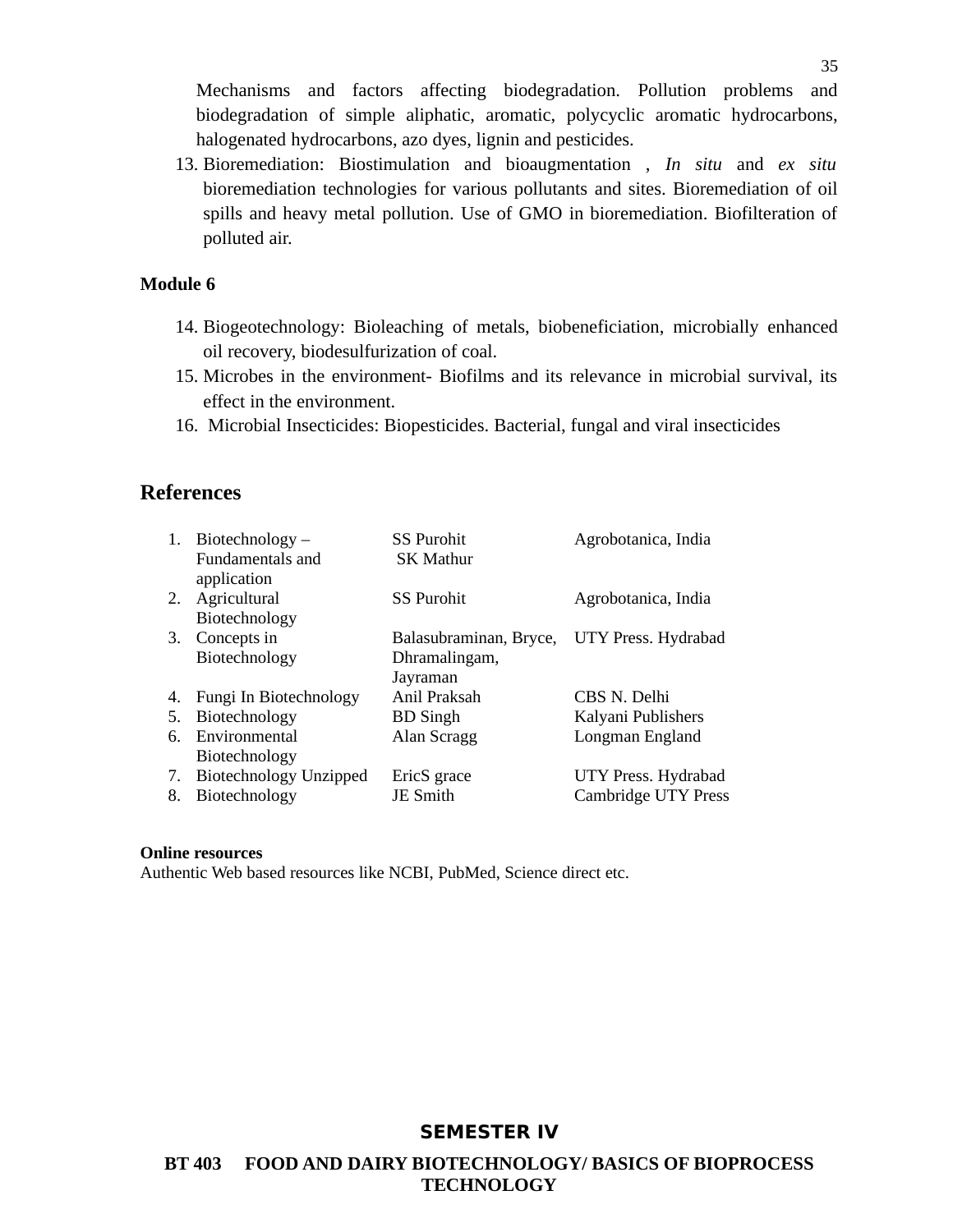### **Aim**

- To introduce Food and Dairy biotechnology to non-biotechnology students
- To introduce the subject of bioprocess technology in details
- To explain the industrial aspects of Biotechnology for the production of various of industrial products of biological origin.

# **Course Objectives**

- The course explains the role of biotechnology in food and dairy technology.
- It gives details about the conversion of a small scale laboratory process in to a large scale industrial process.
- It also deals with the various important products produced by the bioprocess techniques.

# **Course Outcome**

At the end of the course the students will,

 Get a detailed insight into the industrial processes carrying out in the food and dairy sector as well as how to transfer a small scale laboratory process to a large scale industrial process.

### **Basics of Bioprocess Technology**

### **Module 1**

- 1. Introduction to Bioprocess Technology Scaling up of a Bioprocess , Upstream Processing , Downstream Processing,
- 2. Fermentation- Types of Fermentation, Its significance in Industry, Submerged Fermentation and Solid state fermentation, batch fermentation and continuous fermentation, Chemo stat Fermentation.

### **Module 2**

- 3. Upstream Processing Sterilization, Media Components, Cell cultures, its iisolation and maintenance, strain improvements –methods of strain improvements, inoculation of microorganisms
- 4. Upstream Processing Importance of downstream processing and methods of downstream processing , centrifugation, filtration, precipitation, dialysis,, Chromatographic techniques- gel filtration, ion exchange chromatography and affinity chromatography, electrophoresis, capillary electrophoresis, Quality assurance techniques and its importance in marketing.

### **Module 3**

- 5. Bioreactors types of bioreactors , factors affecting the design of bioreactors
- 6. Industrial microorganisms and cultivation of microorganisms in bioreactors, Kinetics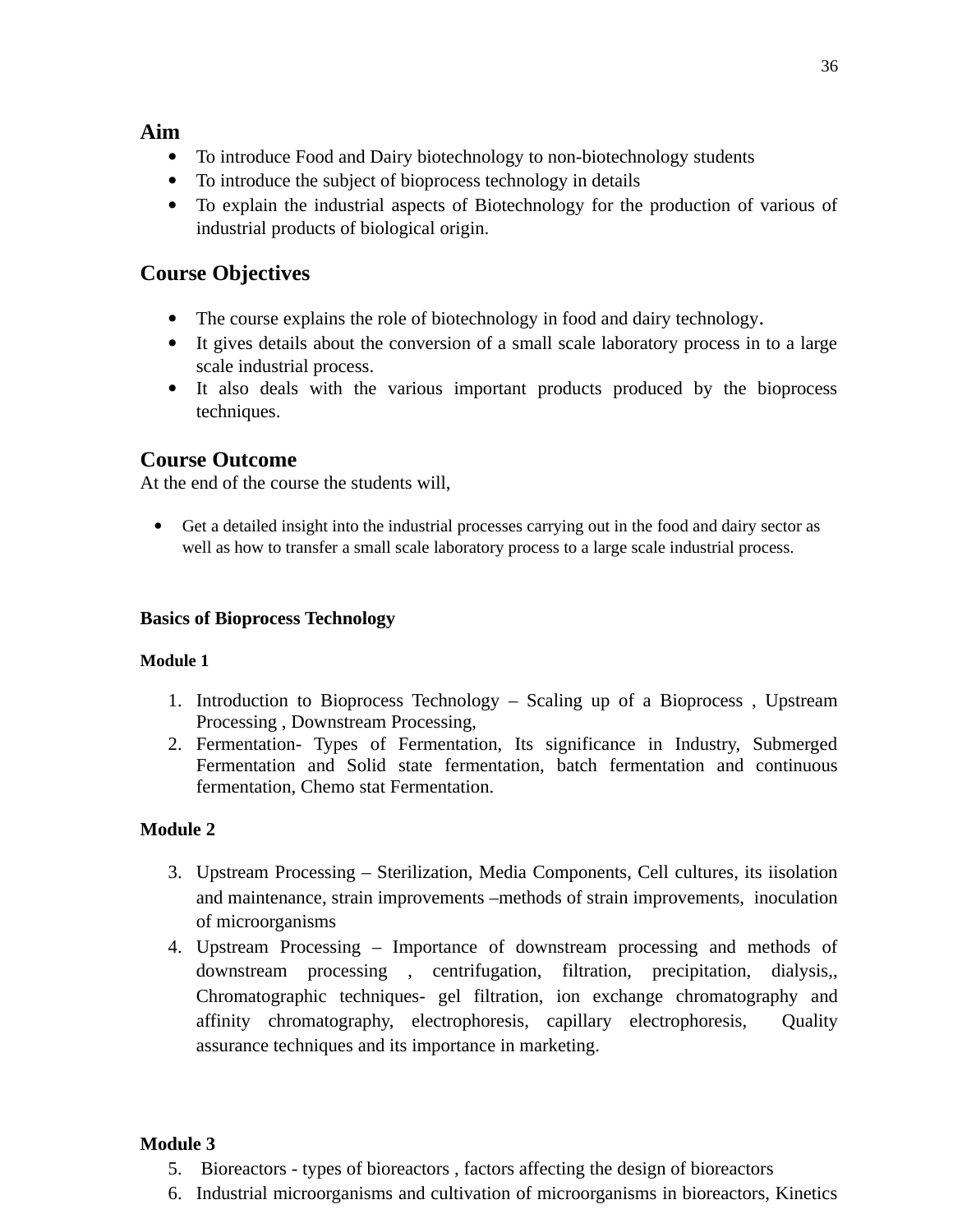of microbial growth.

7. Culture media sterilization for industrial application. Air in Bioreactors, pH maintenance in bioreactors

#### **Module 4**

- 8. Down stream processing and purification of products
- 9. Industrial bio-production of chemicals and antibiotics

### **Module 5**

### **Food and Dairy Biotechnology**

- 10. Introduction to Food Technology application of biotechnology in food processing use of food modifying enzymes - amylase, proteases, lipases etc.
- 11. Elementary idea of canning and packing sterilization and pasteurization of food products

#### **Module 6**

12. Introduction to Food microbiology, Dairy microbiology, Microbial processing of milk and milk products. Sterilization and Pasteurization of milk and dairy products, Fermentation of milk, biochemical and physical changes associated with the process-Industrial processing of milk and production of food products - bread, cheese, butter, ghee and other value added products.

### **References**

|    | Modern Concepts in            | HD Kumar            | Vikas N. Delhi             |
|----|-------------------------------|---------------------|----------------------------|
|    | Biotechnology                 |                     |                            |
| 2. | <b>Food Science</b>           | Potterr & Hotchkins | CBS N. Delhi               |
| З. | <b>Food Microbiology</b>      | MR Adams and Moss   | Panima N. Delhi            |
|    | 4. Food Processing-           | Marwah & Arora      | Asiatic Publ. N. Delhi     |
|    | Biotechnological applications |                     |                            |
| 5. | Biotechnology                 | JE Smith            | <b>Cambridge UTY Press</b> |
| 6. | Perspectives in Nutrition     | Gordon M Warlow     | Mc Graw Hill NY            |
|    |                               |                     |                            |

#### **Online resources**